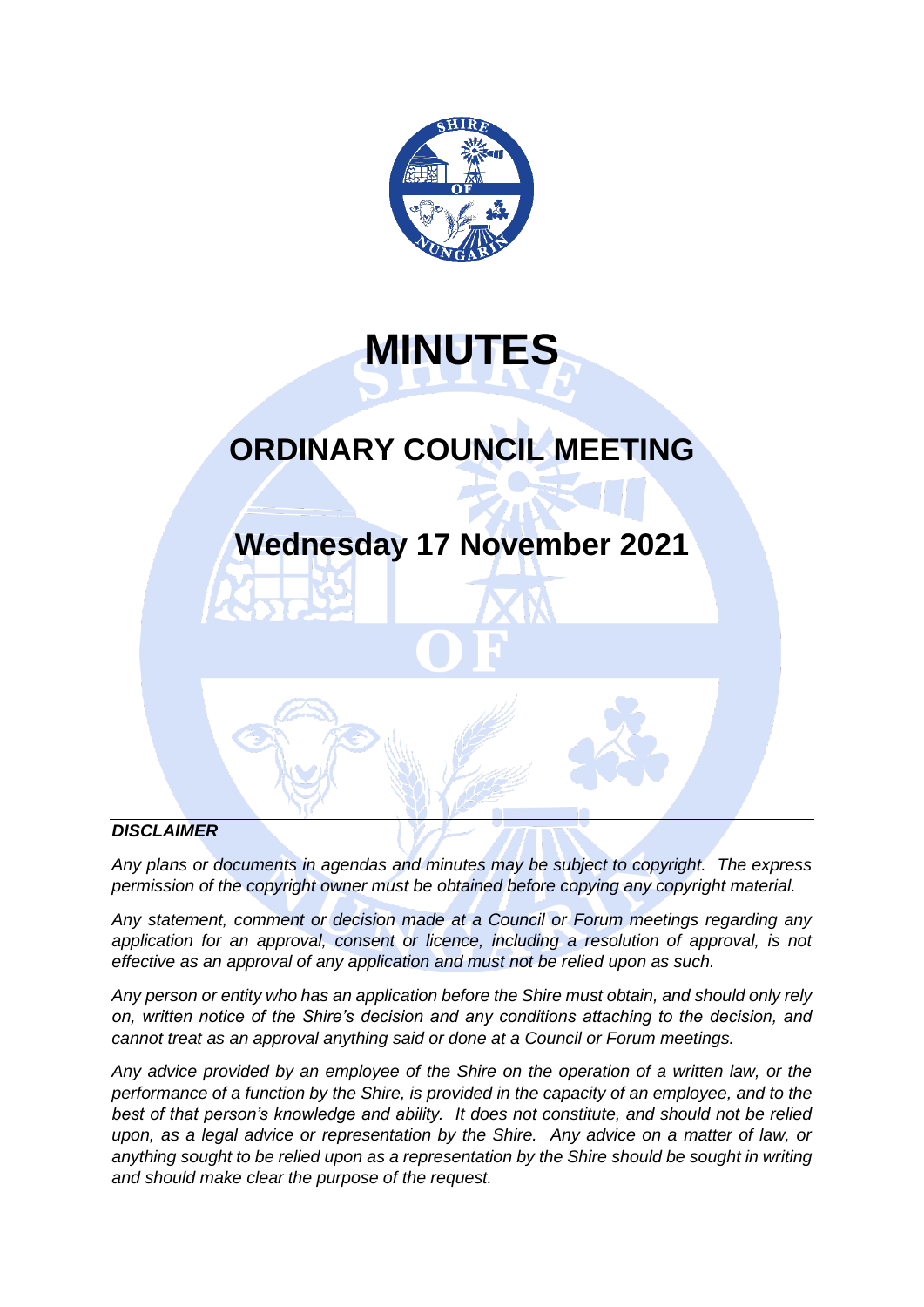# **TABLE OF CONTENTS**

| 1.  |     |                                                                                                                      |  |
|-----|-----|----------------------------------------------------------------------------------------------------------------------|--|
| 2.  |     |                                                                                                                      |  |
|     | 2.1 |                                                                                                                      |  |
|     | 2.2 |                                                                                                                      |  |
|     | 2.3 |                                                                                                                      |  |
|     |     |                                                                                                                      |  |
|     | 3.1 | DEPUTATIONS                                                                                                          |  |
|     | 3.2 | PETITIONS                                                                                                            |  |
|     |     |                                                                                                                      |  |
|     | 4.1 | <b>RESPONSE TO PREVIOUS PUBLIC QUESTIONS TAKEN ON NOTICE 5</b>                                                       |  |
|     | 4.2 |                                                                                                                      |  |
|     |     |                                                                                                                      |  |
|     | 5.1 |                                                                                                                      |  |
|     | 5.2 | DISCLOSURES OF INTEREST THAT MAY CAUSE A CONFLICT 5                                                                  |  |
| 6.  |     | ANNOUNCEMENT BY THE PRESIDING MEMBER (WITHOUT DISCUSSION)  5                                                         |  |
| 7.  |     | PREVIOUS COUNCIL MEETING MINUTES <b>AND ALL CONTINUES</b> 5                                                          |  |
|     | 7.1 |                                                                                                                      |  |
| 8.  |     |                                                                                                                      |  |
|     | 8.1 | <b>BUDGET AMENDMENT - REFURBISHMENT OF LOT 51 FIRST AVENUE 6</b>                                                     |  |
|     | 8.2 | <b>BUDGET AMENDMENT - PREPARATION OF NUNGARIN CARAVAN BASE</b>                                                       |  |
|     | 8.3 | v.                                                                                                                   |  |
|     | 8.4 | POLICY 2.07 - TEMPORARY EMPLOYMENT OR APPOINTMENT OF CHIEF                                                           |  |
|     | 8.5 | LISTING OF PAYMENTS FOR THE MONTH OF OCTOBER 2021  18                                                                |  |
|     | 8.6 | MONTHLY STATEMENT OF FINANCIAL ACTIVITY FOR THE PERIOD<br>ENDING 31 OCTOBER 2021 AM FOR THE MANUSCRIPTION CONTROL 21 |  |
| 9.  |     |                                                                                                                      |  |
|     |     |                                                                                                                      |  |
|     |     |                                                                                                                      |  |
|     |     |                                                                                                                      |  |
|     |     |                                                                                                                      |  |
|     |     |                                                                                                                      |  |
| 10. |     |                                                                                                                      |  |
| 11. |     |                                                                                                                      |  |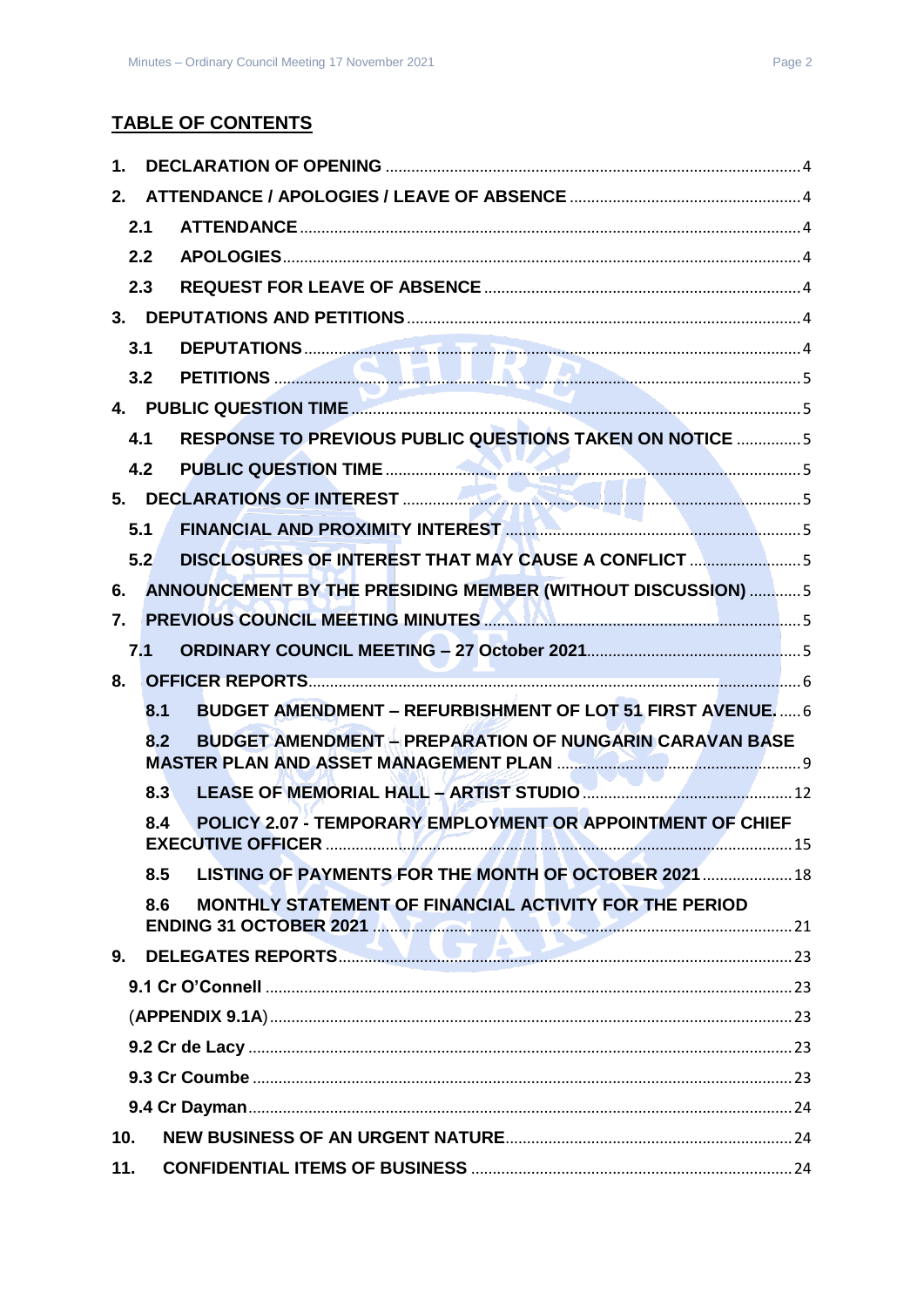| 12 | $\mathsf{A}$ $\mathsf{A}$ $\mathsf{A}$ $\mathsf{B}$ $\mathsf{B}$ $\mathsf{B}$ |  |  |  |
|----|-------------------------------------------------------------------------------|--|--|--|
|----|-------------------------------------------------------------------------------|--|--|--|

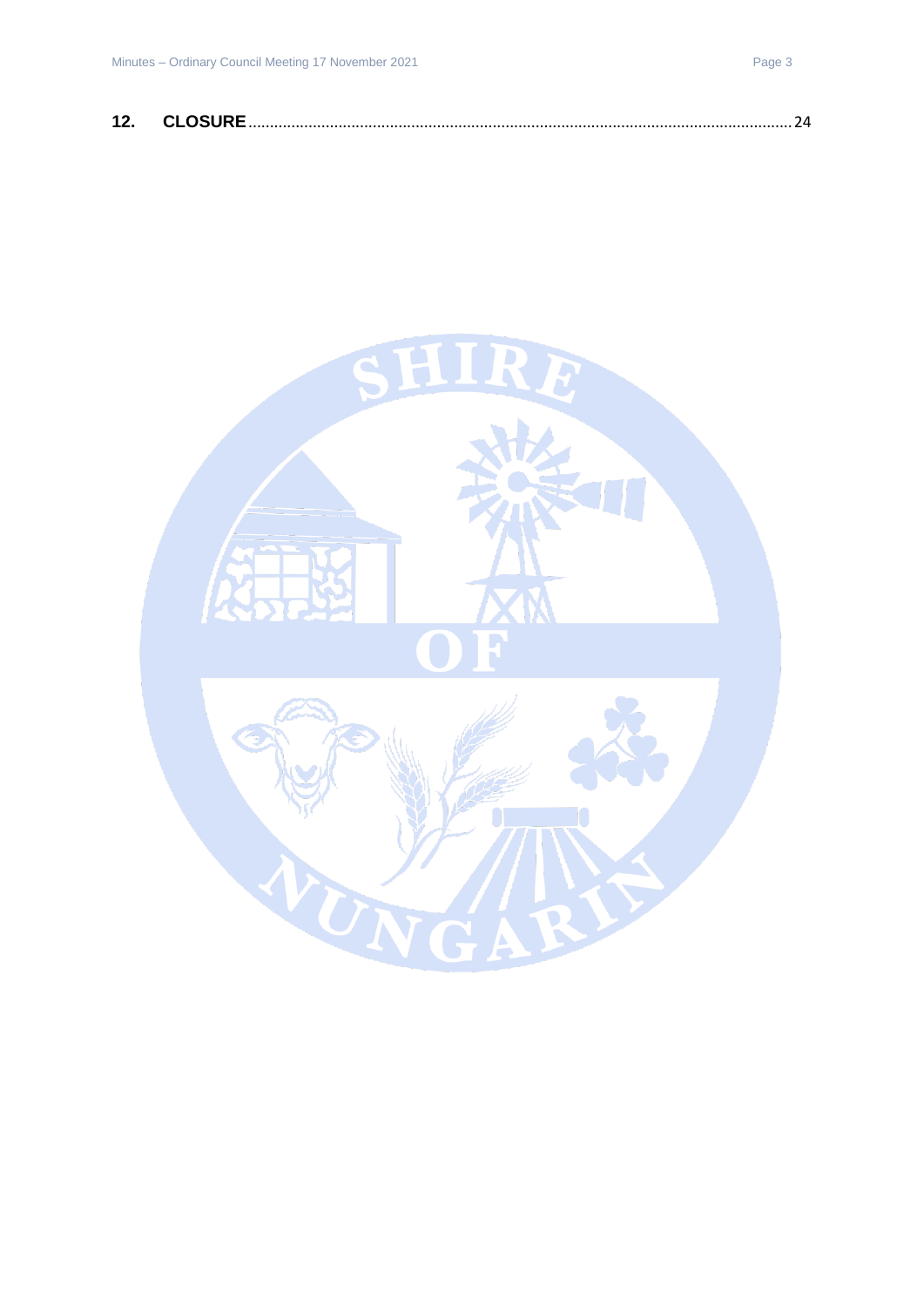# **AGENDA**

# <span id="page-3-0"></span>**1. DECLARATION OF OPENING**

The Shire President declared the meeting open at 3:00pm.

# *Affirmation of Civic Duty and Responsibility as read*

*I make this Affirmation in good faith on behalf of Councillors and Officers of the Shire of Nungarin. We collectively declare we will duly, faithfully, honestly and with integrity fulfil the duties of our respective office and positions for all the people in the district according to the best of our judgment and ability.*

Acknowledgement of Traditional Custodians

We wish to acknowledge the Traditional Custodians of the land we are meeting on, the Njaki Njaki Nyoongar people, and recognise the contribution of Elders past, present and future.

# <span id="page-3-2"></span><span id="page-3-1"></span>**2. ATTENDANCE / APOLOGIES / LEAVE OF ABSENCE**

# **2.1 ATTENDANCE**

# **Councillors**

Shire President Cr P de Lacy Deputy Shire President Cr G Coumbe Elected Member Cr RE O'Connell Elected Member Cr K Dayman Elected Member Cr J Davis Elected Member Cr W Lee Elected Member **Cr M Caughey** 

# **Council Officers**

Chief Executive Officer Mr L Long Manager Works & Services Mr C Large

# **Observers / Visitors**

- <span id="page-3-3"></span>**2.2 APOLOGIES** Nil
- <span id="page-3-4"></span>**2.3 REQUEST FOR LEAVE OF ABSENCE** Nil

# <span id="page-3-6"></span><span id="page-3-5"></span>**3. DEPUTATIONS AND PETITIONS**

**3.1 DEPUTATIONS** Nil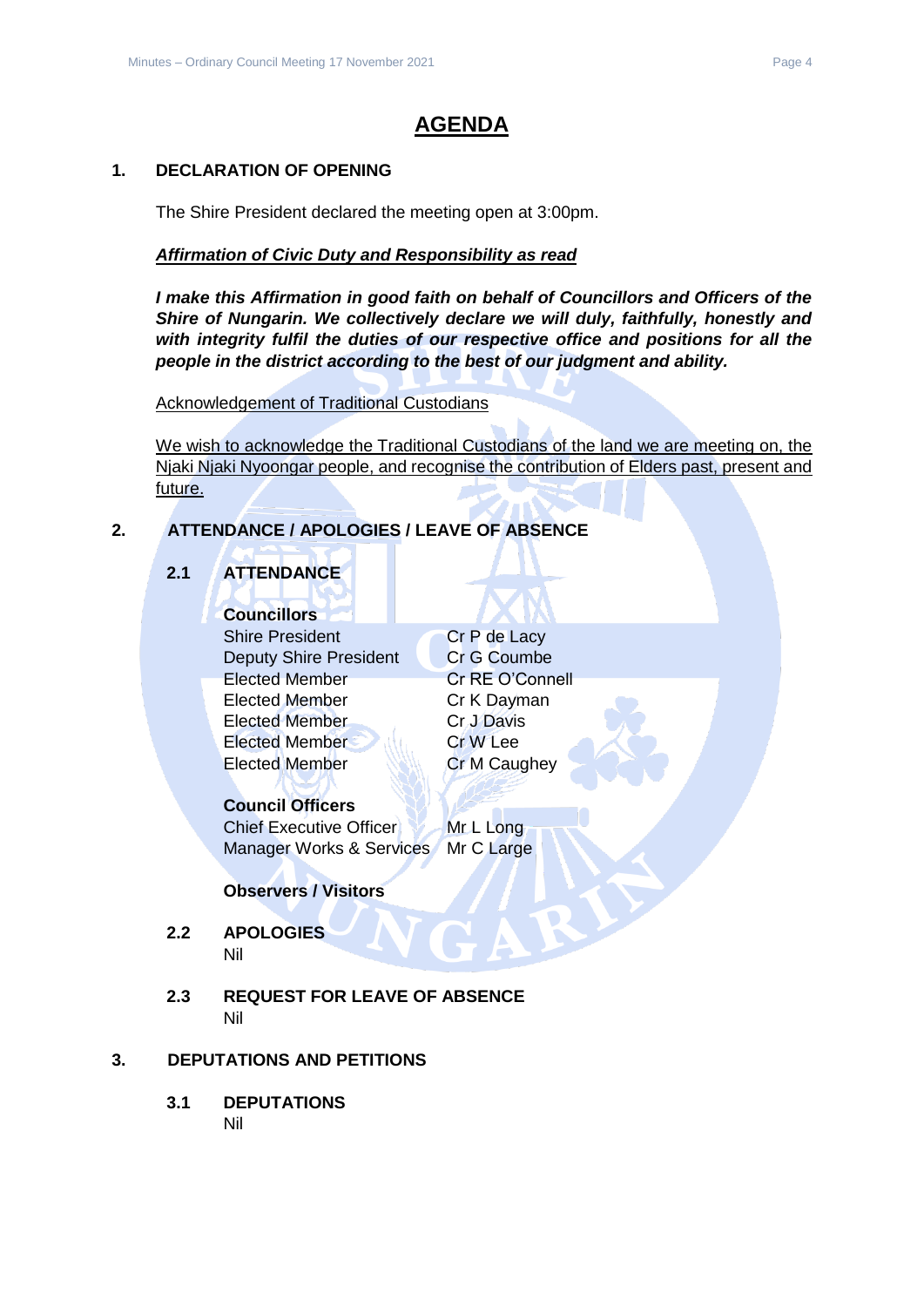#### <span id="page-4-0"></span>**3.2 PETITIONS** Nil

#### <span id="page-4-2"></span><span id="page-4-1"></span>**4. PUBLIC QUESTION TIME**

- **4.1 RESPONSE TO PREVIOUS PUBLIC QUESTIONS TAKEN ON NOTICE** Nil
- <span id="page-4-3"></span>**4.2 PUBLIC QUESTION TIME** Nil

#### <span id="page-4-5"></span><span id="page-4-4"></span>**5. DECLARATIONS OF INTEREST**

- **5.1 FINANCIAL AND PROXIMITY INTEREST** Nil
- <span id="page-4-6"></span>**5.2 DISCLOSURES OF INTEREST THAT MAY CAUSE A CONFLICT**
	- Cr O'Connell Disclosure of Interest Affecting Impartiality Item 8.3 Lease of Memorial Hall – Artist Studio – Local Newslink paper – set up in building – chair & editor of paper.
- <span id="page-4-7"></span>**6. ANNOUNCEMENT BY THE PRESIDING MEMBER (WITHOUT DISCUSSION)** Nil
- <span id="page-4-9"></span><span id="page-4-8"></span>**7. PREVIOUS COUNCIL MEETING MINUTES**
	- **7.1 ORDINARY COUNCIL MEETING – 27 October 2021**

**COUNCIL RESOLUTION 6776:**

**That the Minutes of the Ordinary Council Meeting held on 27 October 2021 be confirmed as being a true and accurate record.**

**Moved: Cr W Lee Seconded: Cr K Dayman**

**CARRIED 7/0**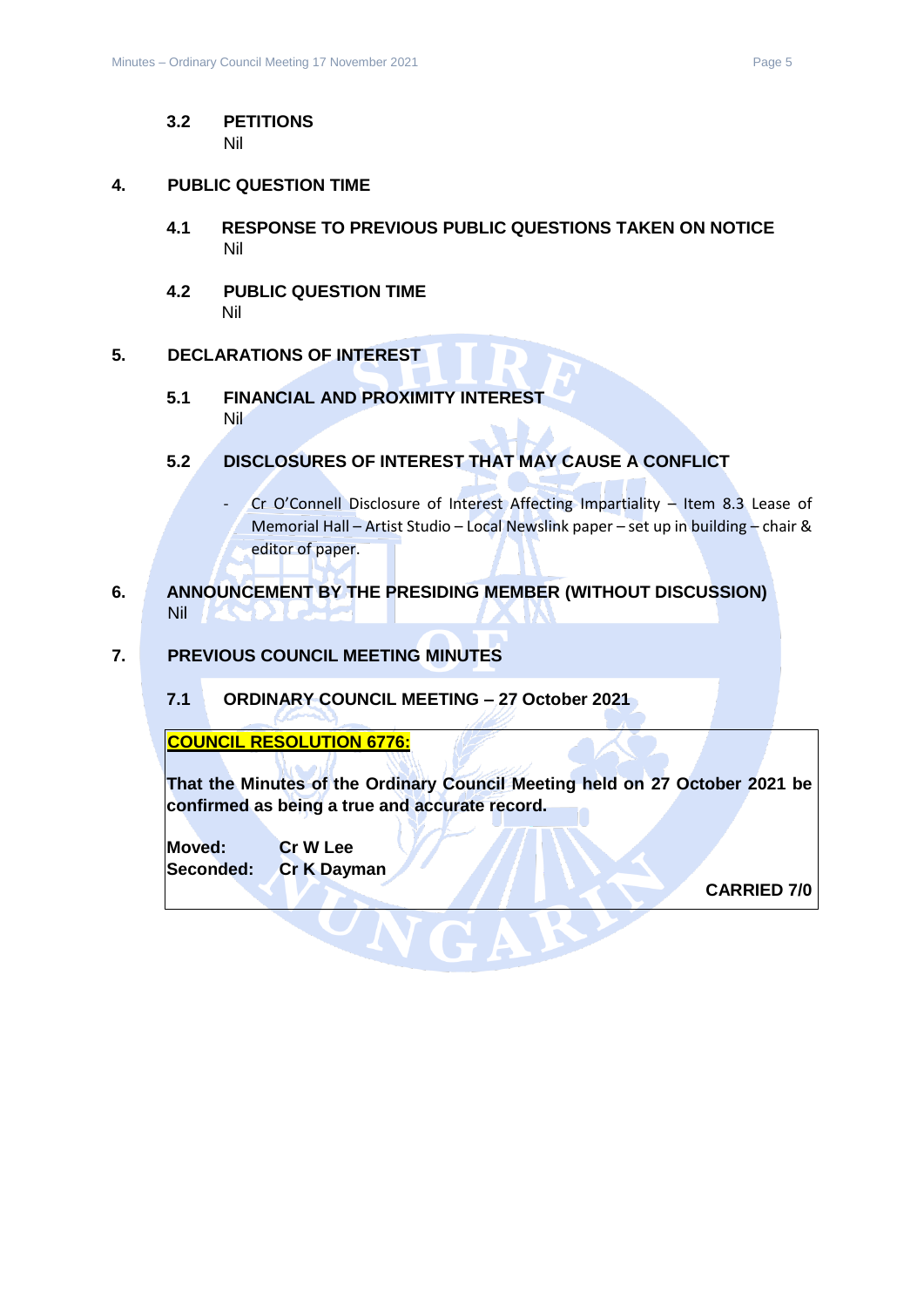### <span id="page-5-0"></span>**8. OFFICER REPORTS**

<span id="page-5-1"></span>

| <b>BUDGET AMENDMENT - REFURBISHMENT OF LOT 51 FIRST AVENUE.</b><br>8.1 |                                       |  |
|------------------------------------------------------------------------|---------------------------------------|--|
| <b>File Ref:</b>                                                       | 161002/A1120                          |  |
| <b>Previous Item Ref:</b>                                              | Nil                                   |  |
| <b>Applicant:</b>                                                      | Nil                                   |  |
| <b>Author and Title:</b>                                               | Leonard Long, Chief Executive Officer |  |
| <b>Declaration of Interest:</b>                                        | Nil                                   |  |
| <b>Voting Requirements</b>                                             | <b>Absolute Majority</b>              |  |
| <b>Attachment:</b>                                                     | Nil                                   |  |

#### **COUNCIL RESOLUTION 6777:**

**That Council Resolves to:**

#### **1. Authorise an amendment to the 2021/22 Adopted budget as follows:**

| <b>Account</b> | <b>Description</b>              | <b>Increase</b> | <b>Decrease</b> | <b>Purpose</b>                          |
|----------------|---------------------------------|-----------------|-----------------|-----------------------------------------|
| GL 411302      | <b>Community</b>                |                 | \$10,000        |                                         |
|                | <b>Recreation</b>               |                 |                 |                                         |
|                | <b>Centre Capital</b>           |                 |                 |                                         |
|                | <b>Expenditure</b>              |                 |                 |                                         |
|                | <b>AC Installation</b>          |                 |                 |                                         |
| GL409303       | Other Housing -                 |                 | \$5,000         |                                         |
|                | 191<br>Lot                      |                 |                 |                                         |
|                | <b>Danberrin</b>                |                 |                 |                                         |
|                | <b>Capital</b>                  |                 |                 |                                         |
| GL209301       | Other Housing -                 | \$15,000        |                 | <b>Towards</b><br>the                   |
|                | <b>Maint</b><br><b>Building</b> |                 |                 | refurbishment                           |
|                | <b>Lot 51</b>                   |                 |                 | and                                     |
|                |                                 |                 |                 | maintenance.                            |
|                |                                 |                 |                 |                                         |
| <b>Moved:</b>  | <b>Cr RE O'Connell</b>          |                 |                 |                                         |
| Seconded:      | <b>Cr G Coumbe</b>              |                 |                 |                                         |
|                |                                 |                 |                 |                                         |
|                |                                 |                 |                 | <b>CARRIED BY ABSOLUTE MAJORITY 7/0</b> |
|                |                                 |                 |                 |                                         |

# **IN BRIEF**

Council is requested to consider the recommended budget amendment to ensure sufficient funds are available for the refurbishment of the house on Lot 51 First Avenue.

#### **BACKGROUND**

At a briefing session in March 2021, Council provided support for the CEO to begin the process to dispose of the house located on Lot 51 First Avenue, due to the high renovation costs.

Since this time the Shire appointed a new Operator / Labourer who expressed a preference to move into the house. At a briefing session in September Council agreed to allow the newly appointed staff member to move into the house.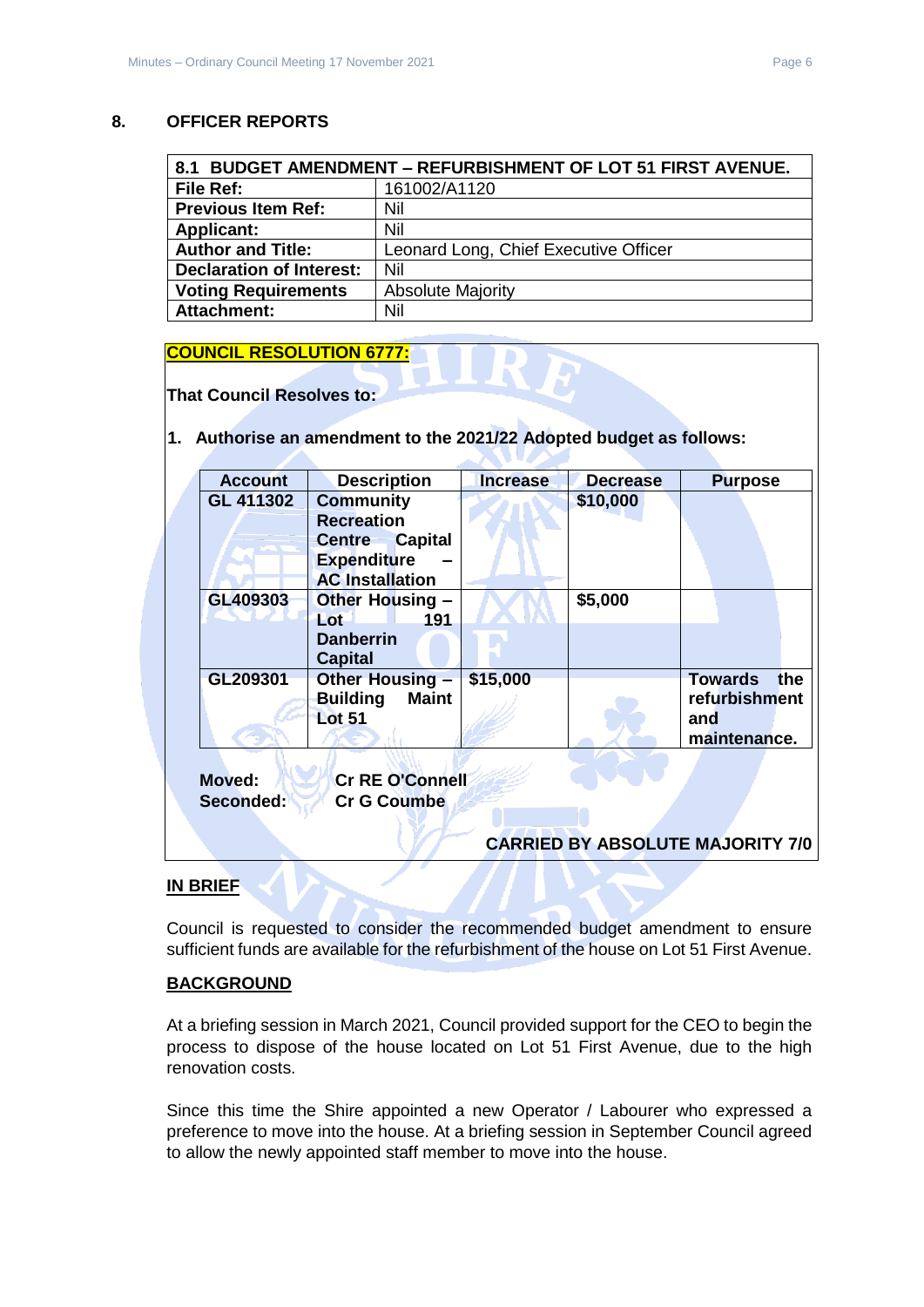The house located on Lot 51 First Avenue, was in desperate need of refurbishment but due to the cost of the refurbishment the house was identified to be disposed of. Examples of the cost to just bring the house into a liveable state include, internal wall repairs and repainting quoted at \$15,000, floors either recarpeted at a cost of \$14,000 or sanded and oiled \$20,000, kitchen \$25,000, bathroom \$50,000. These refurbishments do not take into consideration the need to replace all the lighting, replace broken windows, doors and windows or installing a backdoor all which equates to an additional \$5,500.

Notwithstanding the required refurbishments, the newly appointed labourer/ plant operator was capable and willing to undertake as much of the work required himself. This has saved Council a considerable amount of money and has made the house liveable to the extent that further works will be required in years to come i.e bathroom and kitchen. However, these works where possible will also be done inhouse saving the Shire further costs.

The funds proposed to be reallocated does not result in the original budgeted items such as the recreation centres AC or the refurbishment of the house on Lot 191. The funds are as a result of improved planning around when contractors are on site rather than having contractors come to town to undertake one job at a time.

# **SHIRE OF NUNGARIN COMMUNITY STRATEGIC PLAN 2023**

| <b>Focus Area</b> | <b>Civic Leadership</b>                                                                   |
|-------------------|-------------------------------------------------------------------------------------------|
| <b>Aspiration</b> | A strong local democracy with an actively engaged community and<br>effective partnership. |
| <b>Objective</b>  | Annually review compliance methods.<br>16.7                                               |

# **OTHER STRATEGIC LINKS**

Nil

# **STATUTORY ENVIRONMENT**

- *Local Government Act 1995*
- *Local Government (Administration) Regulations 1996*

# **SUSTAINABILITY AND RISK CONSIDERATIONS**

**Economic – (Impact on the Economy of the Shire and Region)** Nil

**Social – (Quality of life to community and / or affected land owners)** Nil

**Policy Implications** Nil

**Risk Management Implications Risk Level Comment**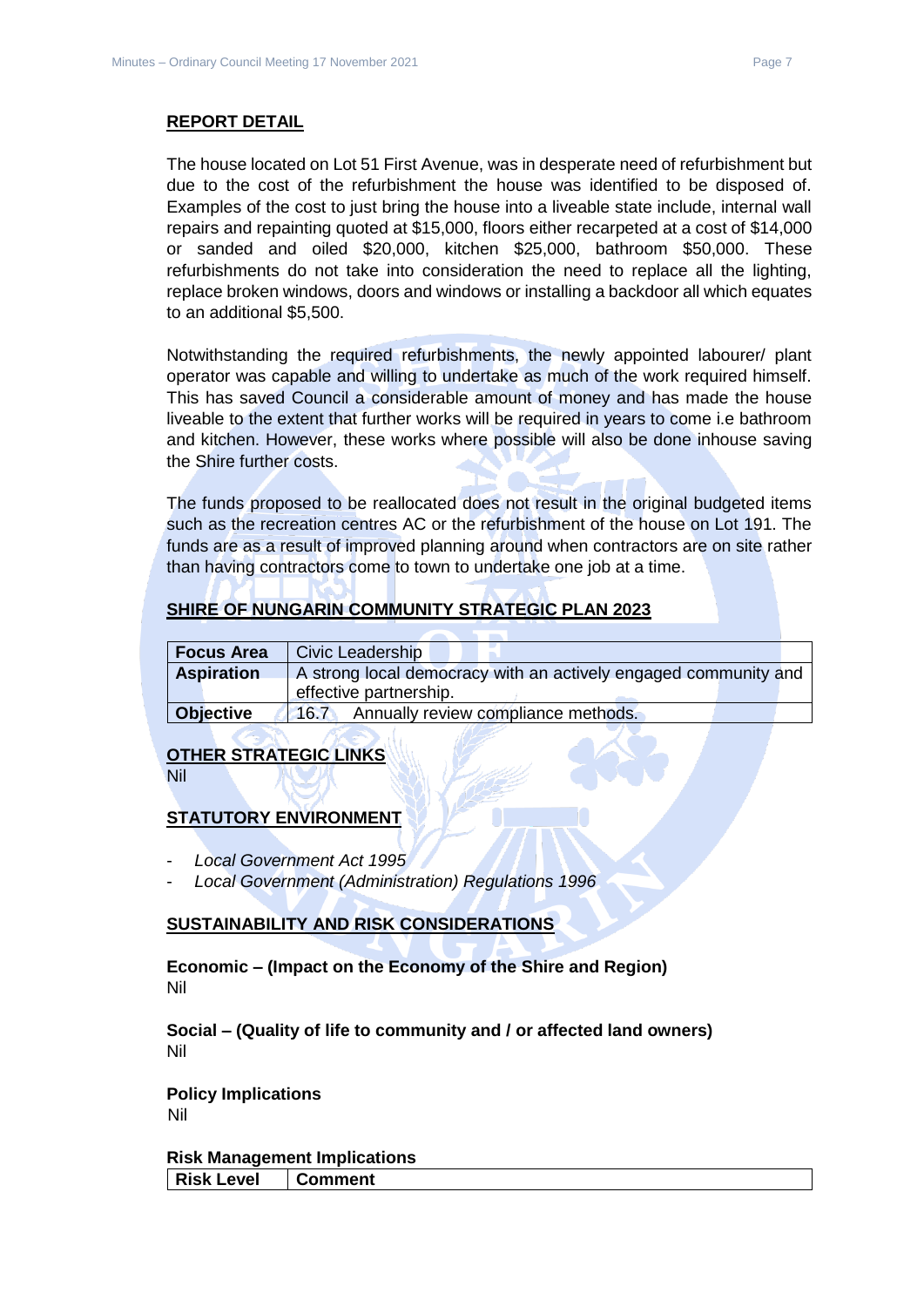| Moderate | To attract an retain a workforce housing is included, should Council   |
|----------|------------------------------------------------------------------------|
|          | not maintain / upgrade its existing housing stock it would not be able |
|          | to attract new staff without buying or spending large amounts of       |
|          | funds to refurbish existing houses                                     |

# **CONSULTATION**

Support for the house to be renovated inhouse was supported by Council at a briefing session.

#### **RESOURCE IMPLICATIONS**

#### **Financial**

As a result of the house being identified for disposal, no funds for its renovation was included in the 2020/21 adopted budget.

To make the house liveable in the interim the following work has been done inhouse at a total cost (excluding salaries) \$15,000:

- Repainting internal walls and ceiling;
- Removing all carpets;
- Sanding floors (Jarrah wood);
- Oiling floors;
- Repairs to internal walls;
- Replacement of all light fixtures; and
- Installation of back door.

# **Workforce**

The majority of the work associated with the renovations has been done inhouse, with the salary budgeted for as part of the 2020/21 adopted budget.

# **CONCLUSION**

In the past the Shire has not had a maintenance officer or the inhouse ability to undertake refurbishments. The ability to refurbish Shire owned houses inhouse makes there retention far more favourable.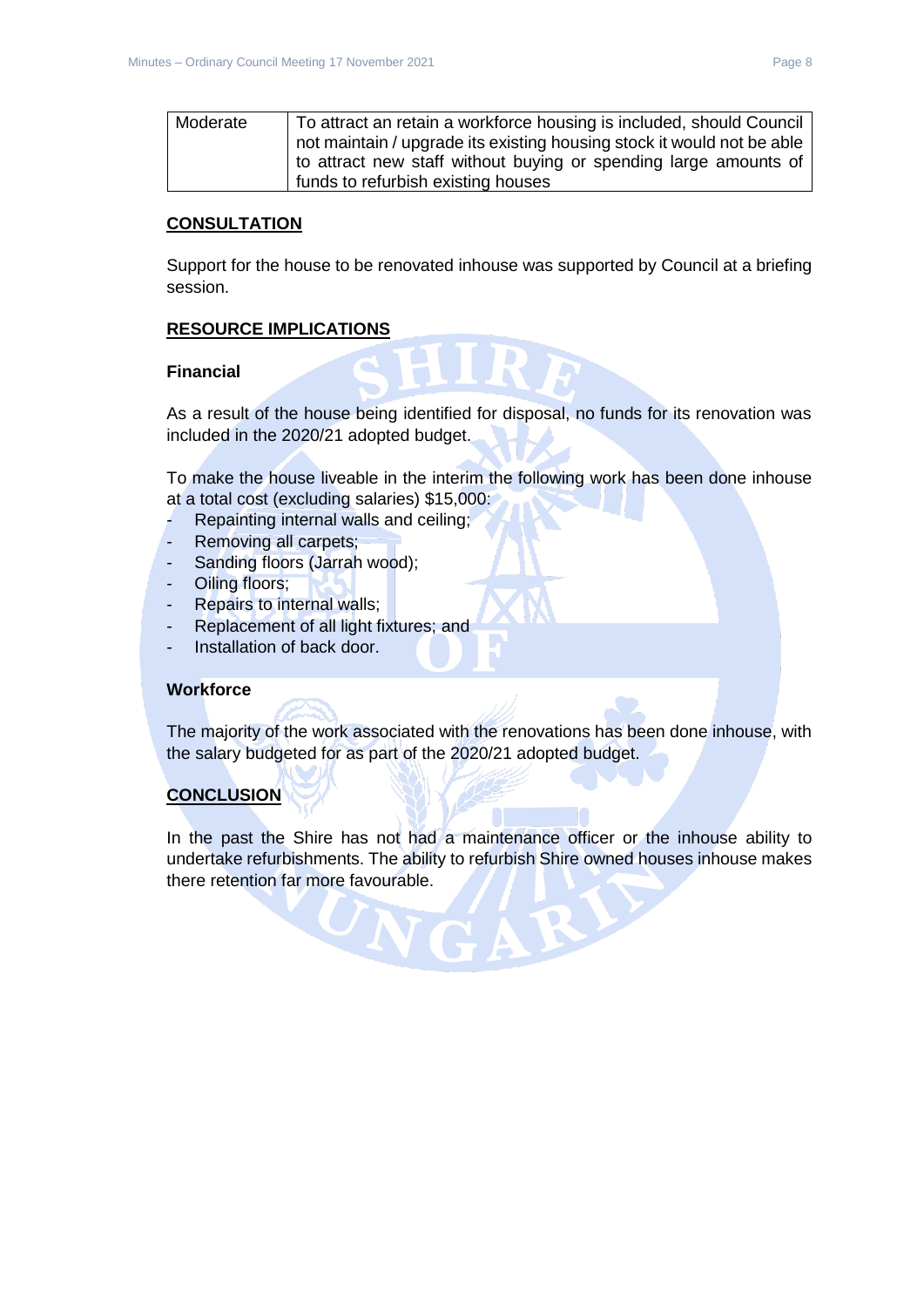<span id="page-8-0"></span>

|                                 | 8.2 BUDGET AMENDMENT - PREPARATION OF NUNGARIN CARAVAN |  |  |  |  |
|---------------------------------|--------------------------------------------------------|--|--|--|--|
|                                 | BASE MASTER PLAN AND ASSET MANAGEMENT PLAN             |  |  |  |  |
| <b>File Ref:</b>                | 161002/111143                                          |  |  |  |  |
| <b>Previous Item Ref:</b>       | Nil                                                    |  |  |  |  |
| <b>Applicant:</b>               | Nil                                                    |  |  |  |  |
| <b>Author and Title:</b>        | Leonard Long, Chief Executive Officer                  |  |  |  |  |
| <b>Declaration of Interest:</b> | Nil                                                    |  |  |  |  |
| <b>Voting Requirements</b>      | <b>Absolute Majority</b>                               |  |  |  |  |
| <b>Attachment:</b>              | Nil                                                    |  |  |  |  |

# **COUNCIL RESOLUTION 6778:**

**That Council Resolves to:**

# **1. Authorise an amendment to the 2021/22 Adopted budget as follows:**

| <b>Account</b>             | <b>Description</b>                                                     | <b>Increase</b> | <b>Decrease</b>                         | <b>Purpose</b>                                                                                              |            |
|----------------------------|------------------------------------------------------------------------|-----------------|-----------------------------------------|-------------------------------------------------------------------------------------------------------------|------------|
| GL 404211                  | 186<br>Lot<br><b>Danberrin</b><br><b>Capital</b>                       |                 | \$32,000                                |                                                                                                             |            |
| GL213208                   | Park<br><b>Caravan</b><br><b>Operations</b><br>&<br><b>Maintenance</b> | \$10,000        |                                         | <b>Preparation of</b><br>caravan<br>a<br>park<br>master<br>plan                                             |            |
| GL204235                   | <b>Governance</b><br>Integrated<br><b>Strategic</b><br><b>Planning</b> | \$22,000        |                                         | \$11,000<br>the<br>preparation of<br><b>Asset</b>                                                           | for        |
|                            |                                                                        |                 |                                         | <b>Management</b><br><b>Plan</b><br>\$11,000<br>preparation of<br><b>Long-Term</b><br><b>Financial Plan</b> | and<br>for |
| <b>Moved:</b><br>Seconded: | <b>Cr RE O'Connell</b><br><b>Cr M Caughey</b>                          |                 |                                         |                                                                                                             |            |
|                            |                                                                        |                 | <b>CARRIED BY ABSOLUTE MAJORITY 7/0</b> |                                                                                                             |            |
|                            |                                                                        |                 |                                         |                                                                                                             |            |

# **IN BRIEF**

Council's is required to consider the recommended budget amendment to allow for the preparation of a Caravan Park Master Plan and Asset Management Plan.

#### **BACKGROUND**

In the past the Nungarin Caravan Base has been developed without a long-term vision. And whilst it may have worked at the time it is not an advisable way to develop a successful caravan park.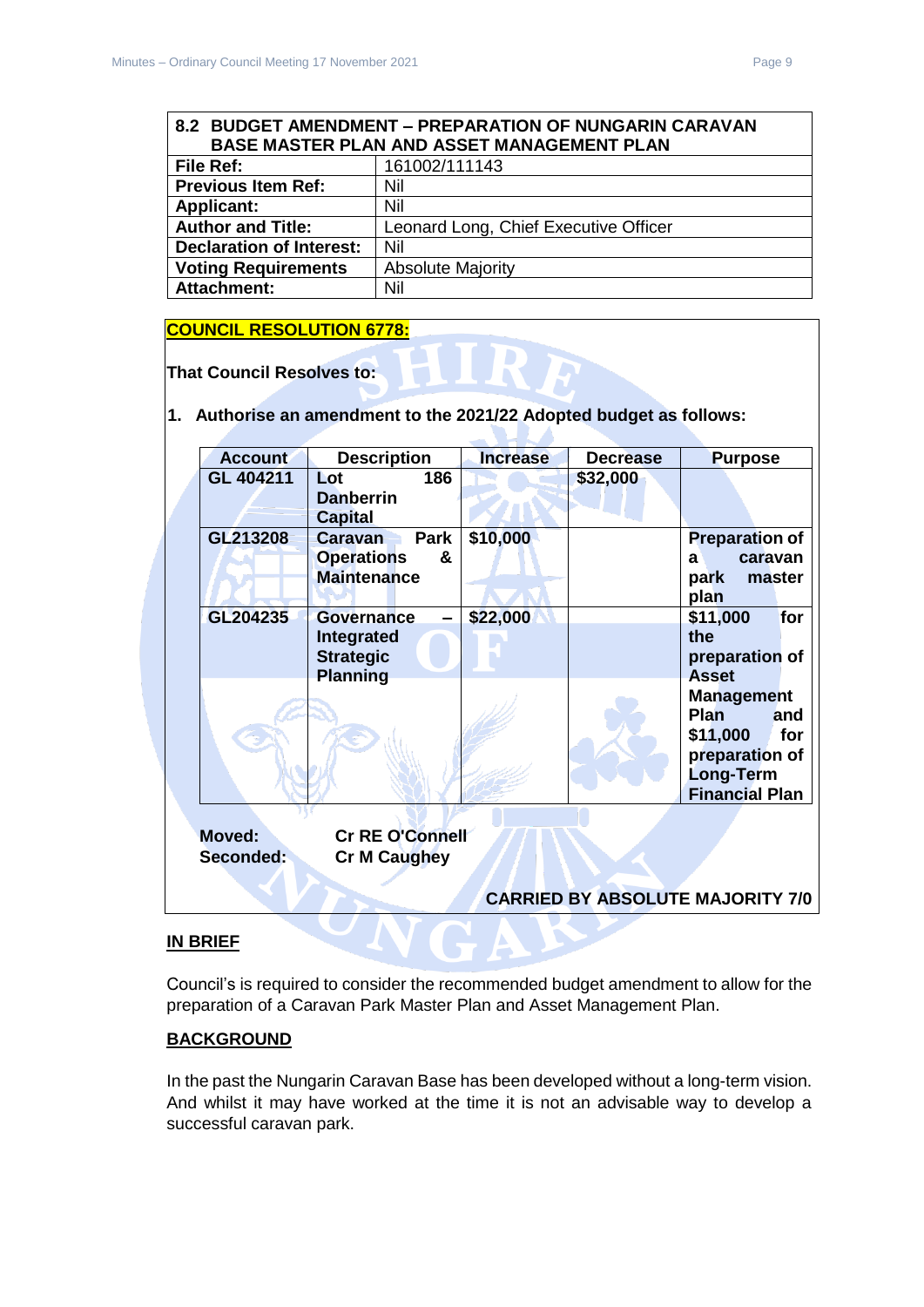In terms of the Integrated Planning and Reporting Framework every local government should have a Long-Term Financial Plan which is used to prepare the annual budget and to ensure the local government remains sustainable. The funds allocated through the 2020/21 adopted budget will not be sufficient to undertake the required survey and prepare the report.

#### **REPORT DETAIL**

Tourism is one of the main incomes for the Shire and should be developed to its full potential. As such at a recent Council Briefing, Council supported proposal to potentially install a new ablution / shower block for the caravan park as well as the potential to construct short stay / holiday accommodation at the caravan park in the future.

However, to ensure this is done in a pragmatic and harmonious manner, it is important to have a master plan developed outlining the best locations for any proposed improvements to the Nungarin Caravan Base. Further, the ability to provide a master plan when applying for grants to develop the caravan improves the success rate of obtaining a grant.

With regard to the Asset Management Plan (AMP)as well as the Long-Term Financial Plan (LTFP), preliminary enquiries into the cost of the collection of data required to prepare the Asset Management Plan and subsequently the Long-Term Financial Plan revealed the funds set aside for the overall preparation of plans will not be sufficient. The lack of a AMP has been flagged by the Shire's Auditors and will need to be addressed.

The funds to be reallocated for the preparation of the plans is proposed to be taken from Lot 186 Danberrin Capital – Bathroom 2 renovation. The master plan is considered to be more important at this stage than the approved renovation which would be re-budgeted for in next year's budget.

# **SHIRE OF NUNGARIN COMMUNITY STRATEGIC PLAN 2023**

| <b>Focus Area</b> | Civic Leadership                                                |  |  |
|-------------------|-----------------------------------------------------------------|--|--|
| <b>Aspiration</b> | A strong local democracy with an actively engaged community and |  |  |
|                   | effective partnership.                                          |  |  |
| <b>Objective</b>  | Annually review compliance methods.<br>16.7                     |  |  |

# **OTHER STRATEGIC LINKS**

Nil

# **STATUTORY ENVIRONMENT**

- *Local Government Act 1995*
- *Local Government (Functions and General) Regulations*

#### **SUSTAINABILITY AND RISK CONSIDERATIONS**

**Economic – (Impact on the Economy of the Shire and Region)** Nil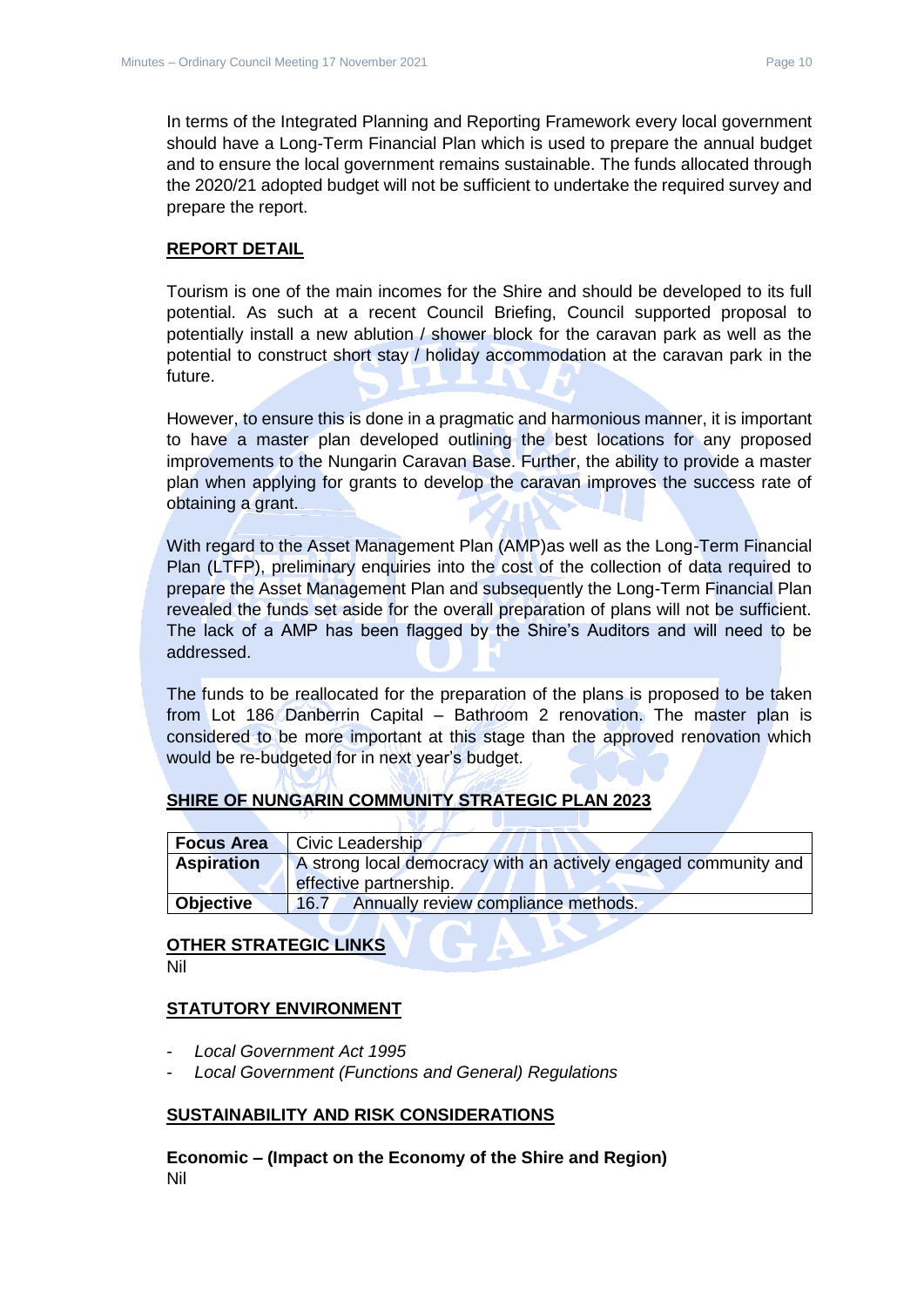# **Social – (Quality of life to community and / or affected land owners)** Nil **Policy Implications**

Nil

#### **Risk Management Implications**

| <b>Risk Level</b> | ∣ Comment                                                          |
|-------------------|--------------------------------------------------------------------|
| High              | Council has received funds through the Department of               |
|                   | Infrastructure, Transport, Regional Development and                |
|                   | Communications. Portion of these funds may be used at the caravan  |
|                   | base; the preparation of a master plan will ensure these funds are |
|                   | expended in the best way possible.                                 |

#### **CONSULTATION**

Nil

#### **RESOURCE IMPLICATIONS**

#### **Financial**

The proposed amendment will not result in an increase in the adopted budget but rather just the reallocation of funds from one account to another.

The cost of preparing a master plan is estimated to be between \$6,000 and \$10,000 as it will require a specialist company to prepare the master plan as well as a Land Surveyor to ensure any distinctive attributes are captured accurately.

Preliminary costs to undertake a survey of all Council building assets which is required to prepare the Asset Management Plan and subsequently will in form the Long-Term Financial Plan is \$15,000 - \$20,000.

#### **Workforce**

Whilst the work will be undertaken by a contractors the projects will be overseen by the Chief Executive Officer.

#### **CONCLUSION**

Prior to undertaking any significant development, it is imperative to have a master plan prepared, not only does this allow to have a better opportunity to obtaining grant funds it ensures that when developing you do not unnecessarily spend money.

To comply with the Integrated Planning and Reporting Framework, a Long-Term Financial Plan must be prepared, one of the documents needed to complete the LTFP is an Asset Management Plan.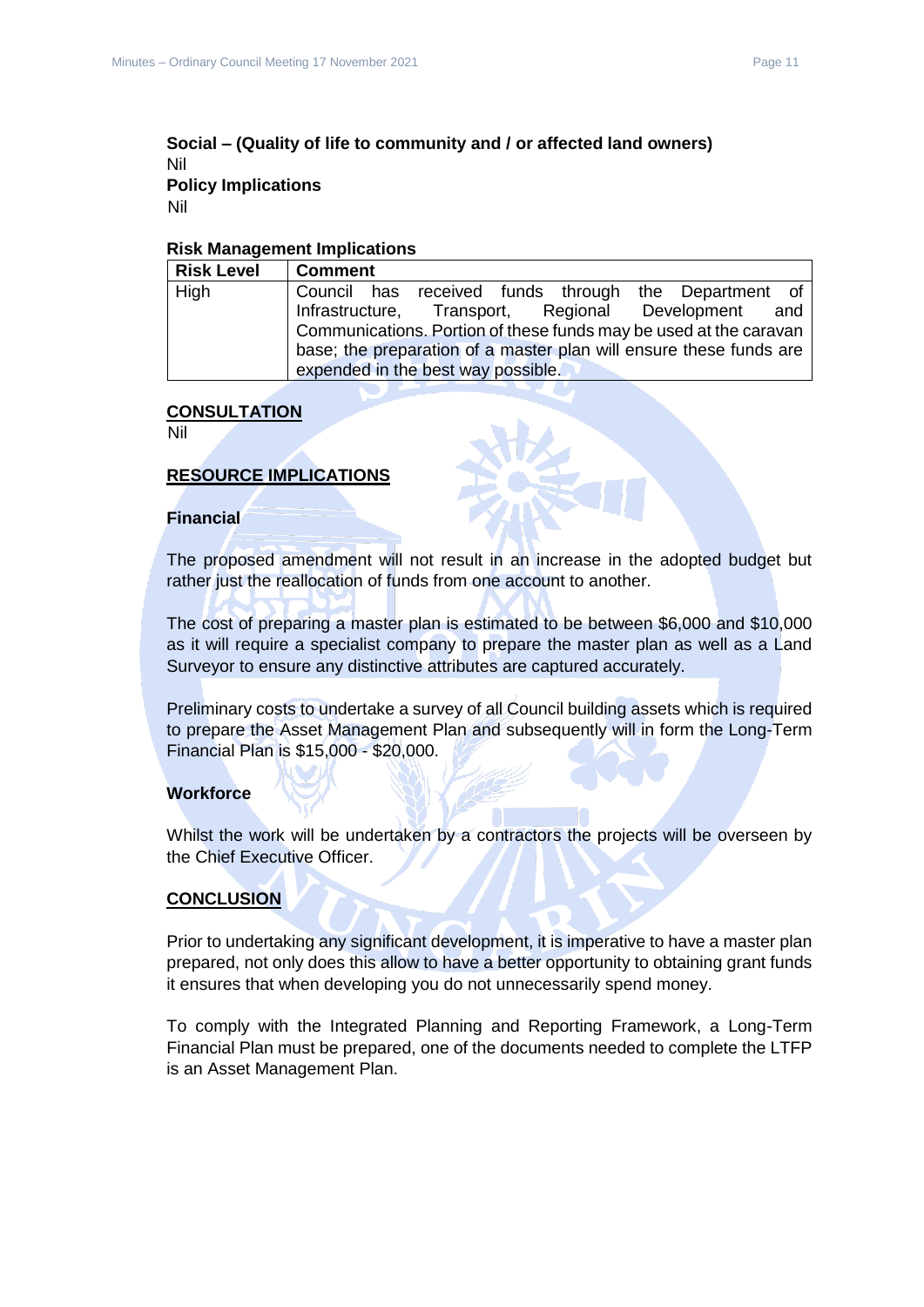- Cr O'Connell Disclosure of Interest Affecting Impartiality – Item 8.3 Lease of Memorial Hall – Artist Studio – Local Newslink paper – set up in building – chair & editor of paper.

<span id="page-11-0"></span>

| 8.3                             | <b>LEASE OF MEMORIAL HALL - ARTIST STUDIO</b> |  |  |  |
|---------------------------------|-----------------------------------------------|--|--|--|
| File Ref:                       | 112020                                        |  |  |  |
| <b>Previous Item Ref:</b>       | Nil                                           |  |  |  |
| <b>Applicant:</b>               | Nil                                           |  |  |  |
| <b>Author and Title:</b>        | Leonard Long, Chief Executive Officer         |  |  |  |
| <b>Declaration of Interest:</b> | Nil                                           |  |  |  |
| <b>Voting Requirements</b>      | <b>Simple Majority</b>                        |  |  |  |
| <b>Appendix Number:</b>         | Nil                                           |  |  |  |

# **COUNCIL RESOLUTION 6779:**

**That Council Resolves to:**

**1. Authorise the Chief Executive Officer to enter into a six-month lease with the possibility of a further six (6) month extension of the Memorial Hall "as is" to Ms. Natalie Veal (Lessee) for the purposes of an Artist Studio including the conducting of art classes, subject to:**

- **a. The reinstatement of the ablutions at the rear of the building by the Shire prior to the lessee moving in.**
- **b. The first three (3) months of the lease being rent free, thereafter a rental fee of \$200 per month, payable on the 1st of every month in advance.**
- **c. All utility costs will be for the lessee to pay.**
- **d. Any works to be carried out internally to be at the cost of Lessee; and**
- **e. Prior to the commencement of any works (internal or external) the approval of the Chief Executive Officer is to be obtained.**

**Moved: Cr K Dayman Seconded: Cr RE O'Connell**

**CARRIED 7/0**

# **IN BRIEF**

Council is requested to consider the leasing of the Memorial Hall to Natalie Veal a local Artist who would like to establish an Artist Studio in Town.

# **BACKGROUND**

The Memorial Hall has for the past years being used solely by volunteers to prepare the local newsletter the "NewsLink".

# **REPORT DETAIL**

The Memorial Hall is grossly underutilised and the Council has the opportunity to create a much needed "business" in the form of an Artist Studio in Nungarin which will be unique to the Wheatbelt and likely to attract visitors and tourists from all around to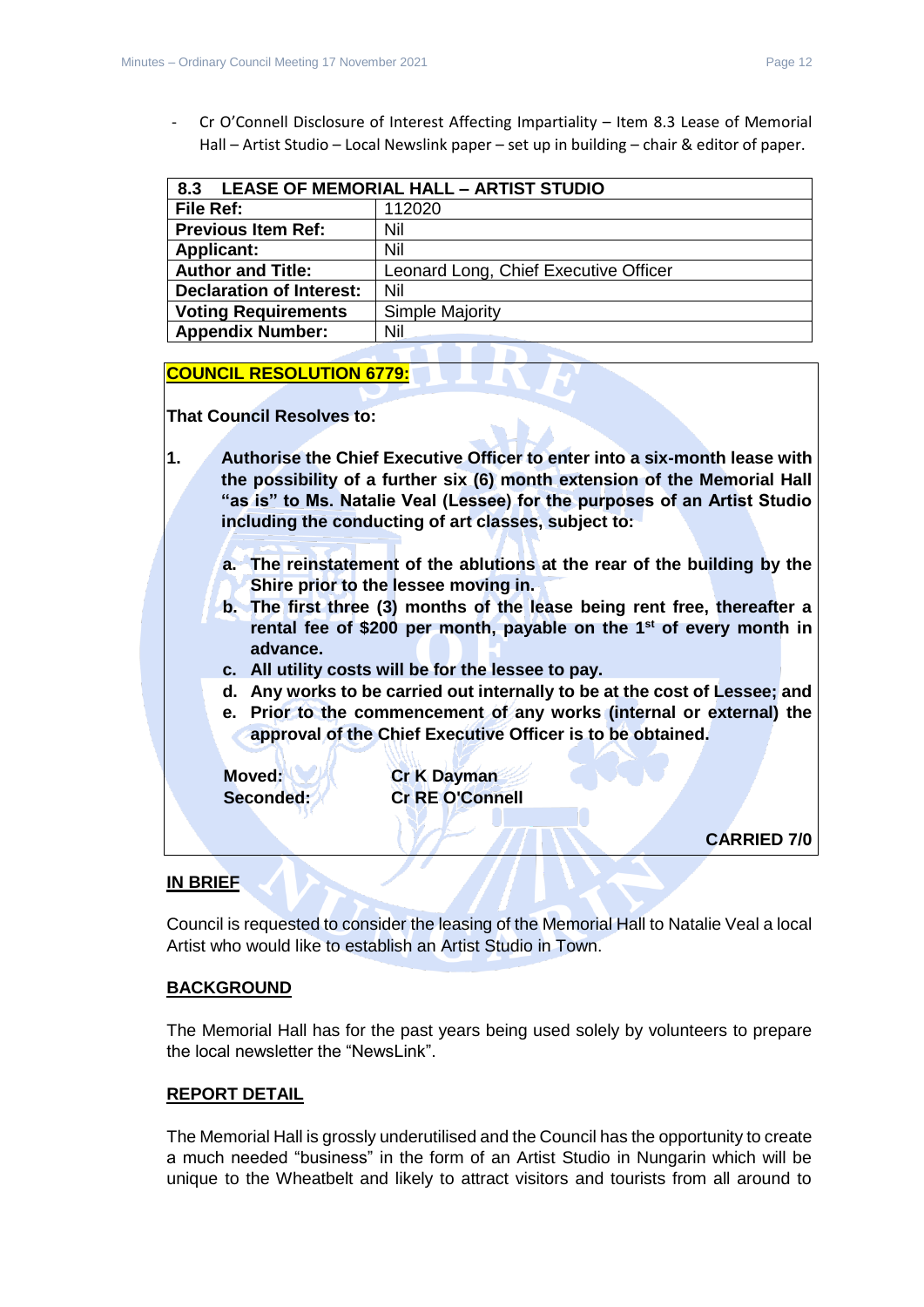town. The attraction of additional visitors and tourists to town are likely to have economic benefits for the existing businesses.

It is proposed the Artist Studio will also be hosting art / sculpture classes currently run out of Merredin. By bringing this aspect to town, creates the opportunity for the local community who may not be able to travel to Merredin to attend classes. It will also albeit in a small way begins to activate the main street and will also be an additional attraction on market days.

However, the ablutions to the building are currently not working, as such the Memorial Hall cannot be leased until such time as the ablutions have been repaired. In this regard quotes are being obtained to repair the ablutions to a working state. Depending on the cost to repair the ablutions the CEO will review the budget and if possible submit a separate report to Council to consider a budget amendment to allow funds to be reallocated for the required repairs.

#### **SHIRE OF NUNGARIN COMMUNITY STRATEGIC PLAN 2023**

| <b>Focus Area</b> | Economic                                                         |
|-------------------|------------------------------------------------------------------|
| <b>Aspiration</b> | A diverse business environment with equitable telecommunications |
|                   | and infrastructure. We are uniquely Nungarin in providing a      |
|                   | memorable visitor experience.                                    |
| <b>Objective</b>  | Develop and maintain a prosperous local economy supported by an  |
|                   | increased population and, new value adding industries.           |

#### **OTHER STRATEGIC LINKS**

Nil

#### **STATUTORY ENVIRONMENT**

Nil

# **SUSTAINABILITY AND RISK CONSIDERATIONS**

#### **Economic – (Impact on the Economy of the Shire and Region)**

The opening of a feature business such as an Artist Studio may have positive impacts on the economy of the Shire by attracting additional visitors / tourists to town.

#### **Social – (Quality of life to community and / or affected land owners)**

The potential for an additional activity i.e. art / sculpture services brought into town will be beneficial for the local community.

#### **Policy Implications**

Nil

#### **Risk Management Implications**

| <b>Risk Level</b> | <b>Comment</b>                                                                                                                                                       |
|-------------------|----------------------------------------------------------------------------------------------------------------------------------------------------------------------|
| Medium            | Not leasing the building would not have any detrimental impact on<br>the current character of the town but would also not assist in the<br>rejuvenation of the town. |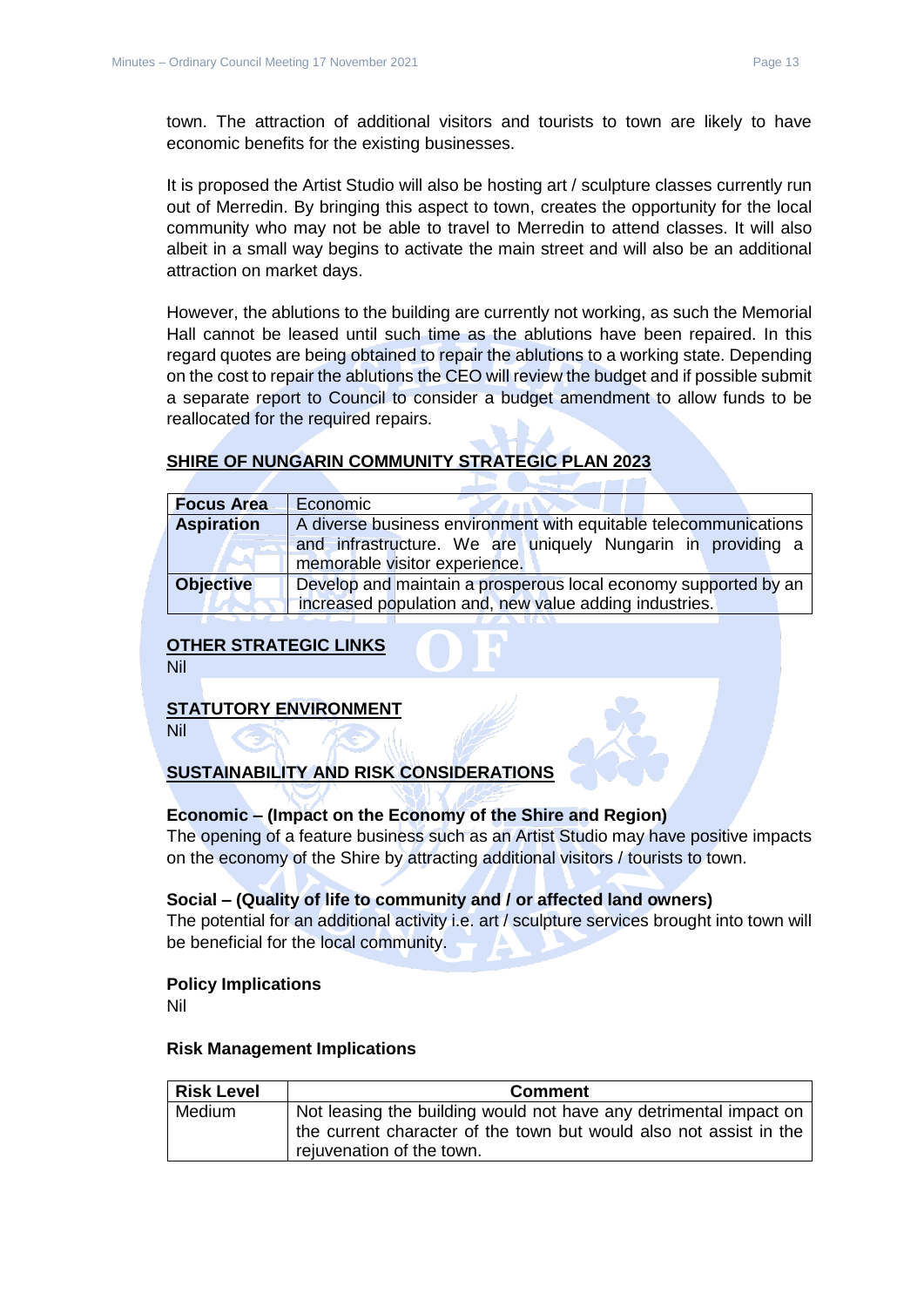# **CONSULTATION**

Nil

# **RESOURCE IMPLICATIONS**

#### **Financial**

Funds will need to be found in the 2020/21 adopted budgeted that could be reallocated through a Council resolution to repair the ablutions.

The lease of the building will provide a small income for the Shire.

#### **Workforce**

Nil

#### **CONCLUSION**

The creation of an additional business in town will contribute although in a small way to the economy of the town.

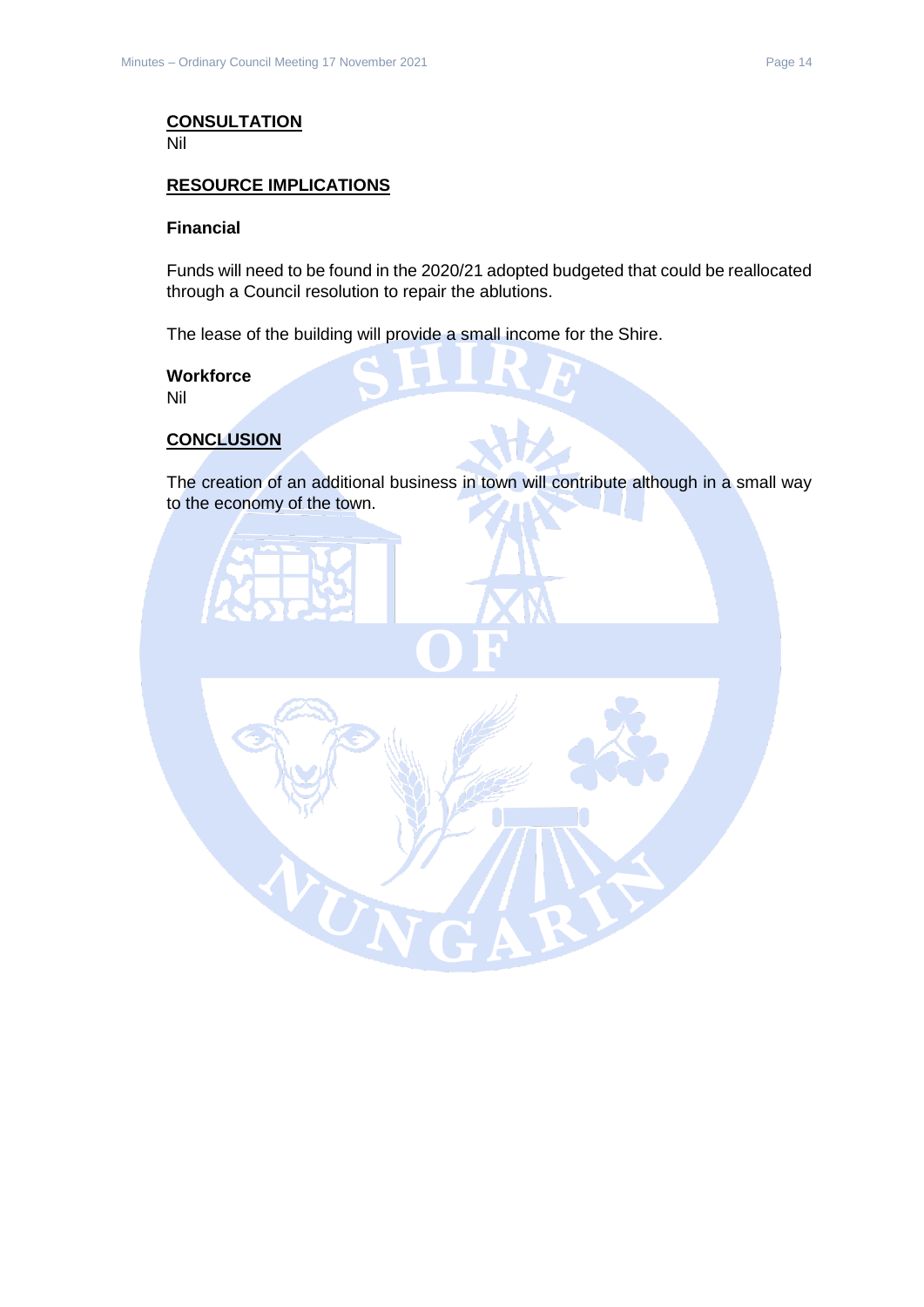# <span id="page-14-0"></span>**8.4 POLICY 2.07 - TEMPORARY EMPLOYMENT OR APPOINTMENT OF CHIEF EXECUTIVE OFFICER File Ref:** 41050 **Previous Item Ref:** Nil **Applicant:** Nil **Author and Title:** Leonard Long, Chief Executive Officer **Declaration of Interest:** Nil **Voting Requirements** | Absolute Majority

#### **Attachment:** Attachment 8.4A – Temporary Employment or Appointment of CEO Attachment 8.4B – Policy 2.07 Acting Chief Executive **Officer**

# **COUNCIL RESOLUTION 6780:**

**That Council Resolves to:**

**1. Pursuant to section 5.39C(1) of the** *Local Government Act 1995, replace*  **Policy 2.07 – Acting Chief Executive Officer with the adopted Attachment 8.4A – Temporary Employment or Appointment of CEO.**

**Seconded: Cr J Davis**

**Moved: Cr G Coumbe**

#### **CARRIED BY ABSOLUTE MAJORITY 7/0**

### **IN BRIEF**

Council is requested to consider the adoption of the new policy as required by section 5.39C(1) of the *Local Government Act 1995*.

# **BACKGROUND**

The State Government has enacted new legislation requiring all local governments to adopt a policy that covers the process to be followed by the local government in relation to the following:

- (a) the employment of a person in the position of CEO for a term not exceeding 1 year; and
- (b) the appointment of an employee to act in the position of CEO for a term not exceeding 1 year.

The Local Government (Administration) Amendment Regulations 2021 (CEO Standards Regulations) bring into effect section 5.39C of the *Local Government Act* 1995.

#### **REPORT DETAIL**

Whilst there is an expectation Council should adopt such a policy within a reasonable timeframe (no set date has been enshrined in legislation).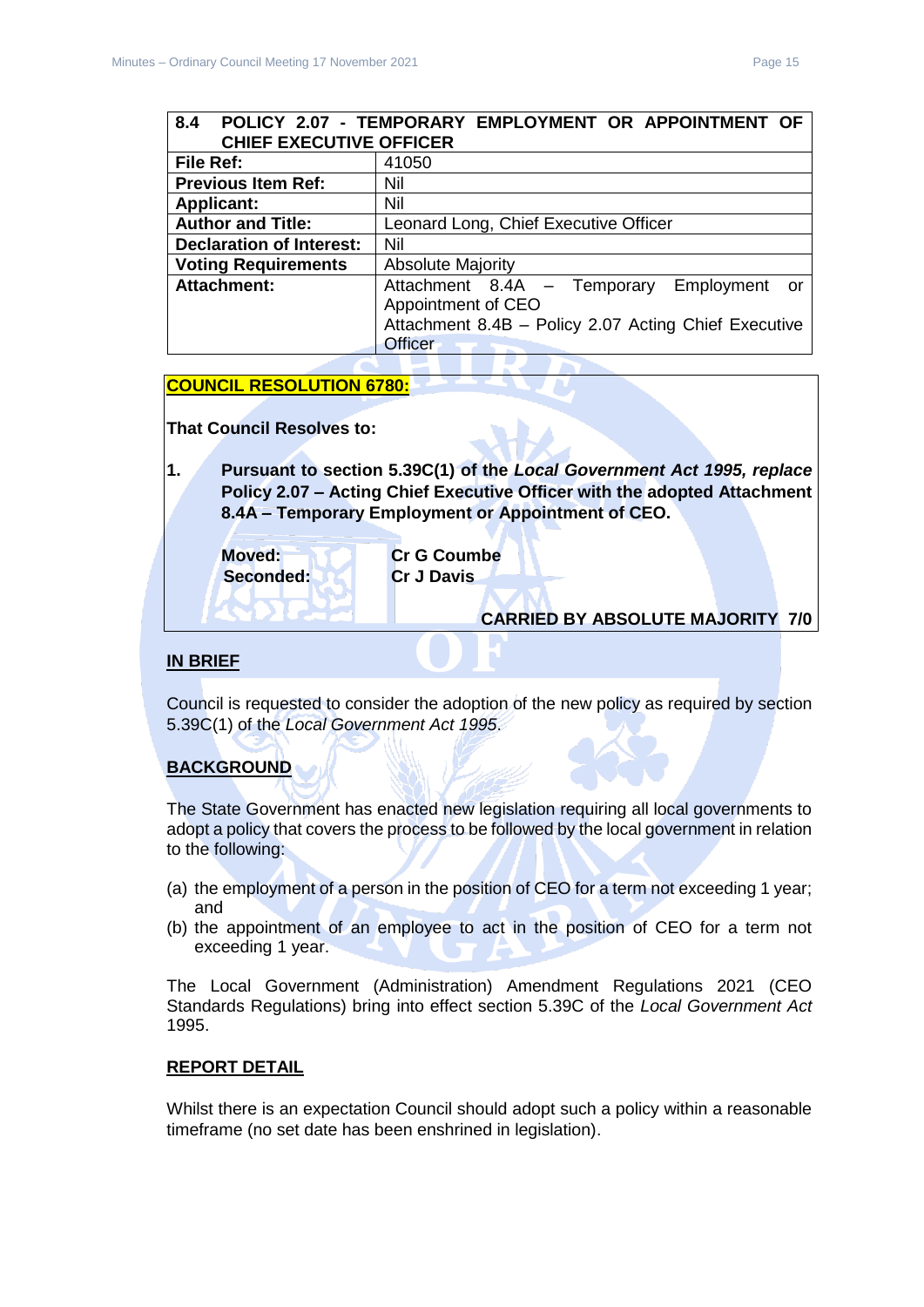The current Policy 2.07 – Acting Chief Executive Officer ATTACHMENT 8.3B, falls short of the requirements of the Act, as such is no longer relevant. The proposed policy which will replace Policy 2.07 is in line with the legislative requirements and provides clarity on when and how to appoint a Temporary or Acting CEO.

### **SHIRE OF NUNGARIN COMMUNITY STRATEGIC PLAN 2023**

| <b>Focus Area</b> | Civic Leadership                                                                     |
|-------------------|--------------------------------------------------------------------------------------|
| <b>Aspiration</b> | A strong democracy with an actively engaged community and<br>effective partnerships. |
| <b>Objective</b>  | A Shire that prospers through partnerships and good governance.                      |

# **OTHER STRATEGIC LINKS**

Existing policy 2.07 – Acting Chief Executive Officer

# **STATUTORY ENVIRONMENT**

- *Local Government Act 1995, Section 5.39C and 5.36 (2); and*
- *Local Government (Administration) Amendment Regulations 2021.*

*s5.39C. Policy for temporary employment or appointment of CEO* 

- *(1) A local government must prepare and adopt\* a policy that sets out the process to be followed by the local government in relation to the following —*
	- *(a) the employment of a person in the position of CEO for a term not exceeding 1 year;*
	- *(b) the appointment of an employee to act in the position of CEO for a term not exceeding 1 year. \* Absolute majority required.*
- *(2)A local government may amend\* the policy. \* Absolute majority required.*
- *(3)When preparing the policy or an amendment to the policy, the local government must comply with any prescribed requirements relating to the form or content of a policy under this section.*
- *(4)The CEO must publish an up-to-date version of the policy on the local government's official website.*

# **SUSTAINABILITY AND RISK CONSIDERATIONS**

**Economic – (Impact on the Economy of the Shire and Region)** Nil

**Social – (Quality of life to community and / or affected land owners)** Nil

**Policy Implications** Nil

# **Risk Management Implications**

**Risk Level Comment**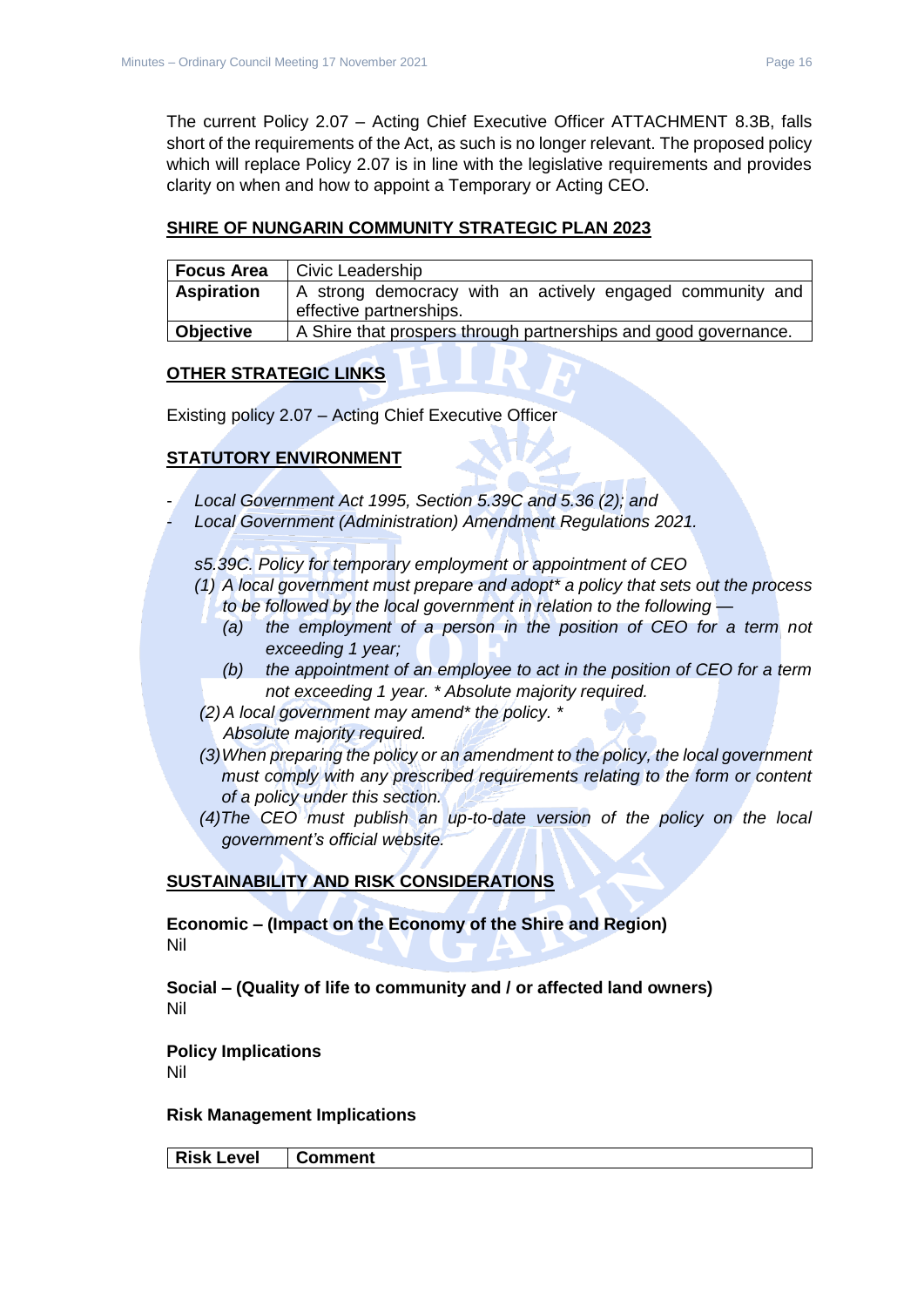| High | The Local Government Act 1995, requires every local government  <br>  to have a CEO at all times. This policy will provide a framework in |
|------|-------------------------------------------------------------------------------------------------------------------------------------------|
|      | which to ensure this is the case.                                                                                                         |

# **CONSULTATION**

WALGA Governance unit.

# **RESOURCE IMPLICATIONS**

#### **Financial**

A budget allocation has been included in the 2020/21 adopted budget to fund an acting CEO whilst the CEO is on leave, this should be continued in future budgets.

#### **Workforce**

Depending on the time of year and workload it may be possible to appoint the Manager Works & Services as Acting CEO. However, when not possible an external Acting CEO should be sought.

#### **CONCLUSION**

It is a legislative requirement for all local governments to have an adopted policy addressing the appointment of a Temporary or Acting CEO. The adoption of the proposed policy will ensure compliance and also provides a clear framework.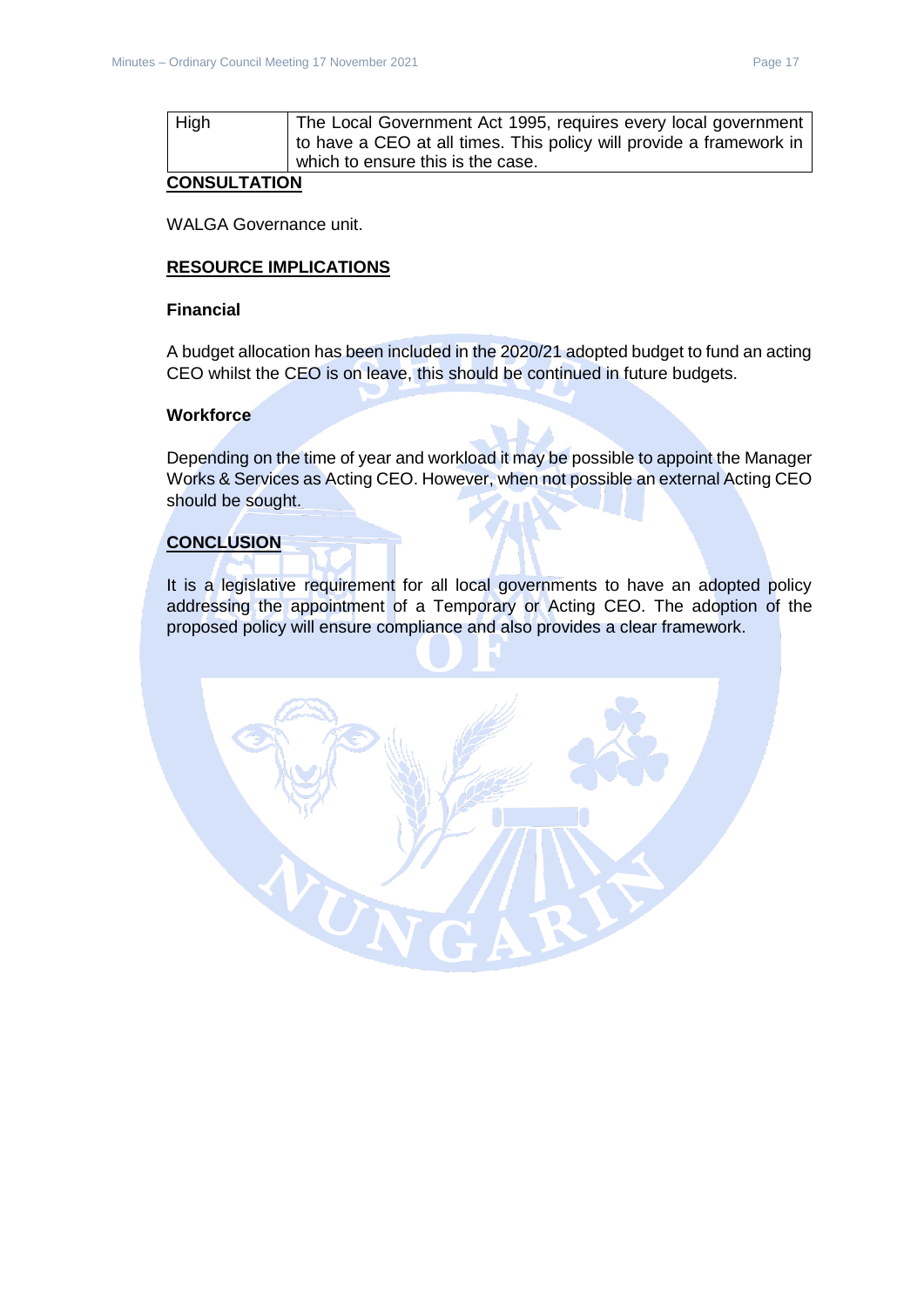<span id="page-17-0"></span>

| LISTING OF PAYMENTS FOR THE MONTH OF OCTOBER 2021<br>8.5 |                                              |  |
|----------------------------------------------------------|----------------------------------------------|--|
| File Ref:                                                | 161001                                       |  |
| <b>Previous Item Ref:</b>                                | Nil                                          |  |
| <b>Applicant:</b>                                        | Nil                                          |  |
| <b>Author and Title:</b>                                 | Vanessa Seward, Customer Service and Records |  |
|                                                          | Officer                                      |  |
| <b>Declaration of Interest:</b>                          | Nil                                          |  |
| <b>Voting Requirements</b>                               | Simple Majority                              |  |
| <b>Attachment Number:</b>                                | Attachment 8.5A - Payment List               |  |

#### **COUNCIL RESOLUTION 6781:**

**That Council,** 

**1. Receives the following payments made throughout the month of October 2021:**

|                  |                     |                           | <b>CARRIED 7/0</b> |
|------------------|---------------------|---------------------------|--------------------|
| Seconded:        | Cr K Dayman         |                           |                    |
| <b>Moved:</b>    | <b>Cr W Lee</b>     |                           |                    |
|                  | <b>Grand Total</b>  | \$237,020.75              |                    |
| <b>Trust</b>     | <b>Cheque - Nil</b> | \$0.00                    |                    |
|                  | <b>Direct Debit</b> | 20,052.89<br>\$237,020.75 |                    |
|                  | <b>EFT</b>          | 205,699.63<br>S.          |                    |
| <b>Municipal</b> | <b>Cheque</b>       | 11,268.23<br>S            |                    |

# **IN BRIEF**

The purpose of this report is to present the listing of payments made from the Shire's Municipal and Trust funds throughout the month of October 2021.

# **BACKGROUND**

The attached appendix lists the payments from Council Municipal and Trust funds for the month applicable as per requirements of the *Local Government Act 1995* and the *Local Government (Financial Management) Regulations 1996*.

As per Regulation 13 of the *Local Government (Financial Management) Regulations 1996* the following information is required to be presented to Council.

- The Payee's name.
- The amount of the payment.
- The date of the Payment; and
- Sufficient information to identify the transaction.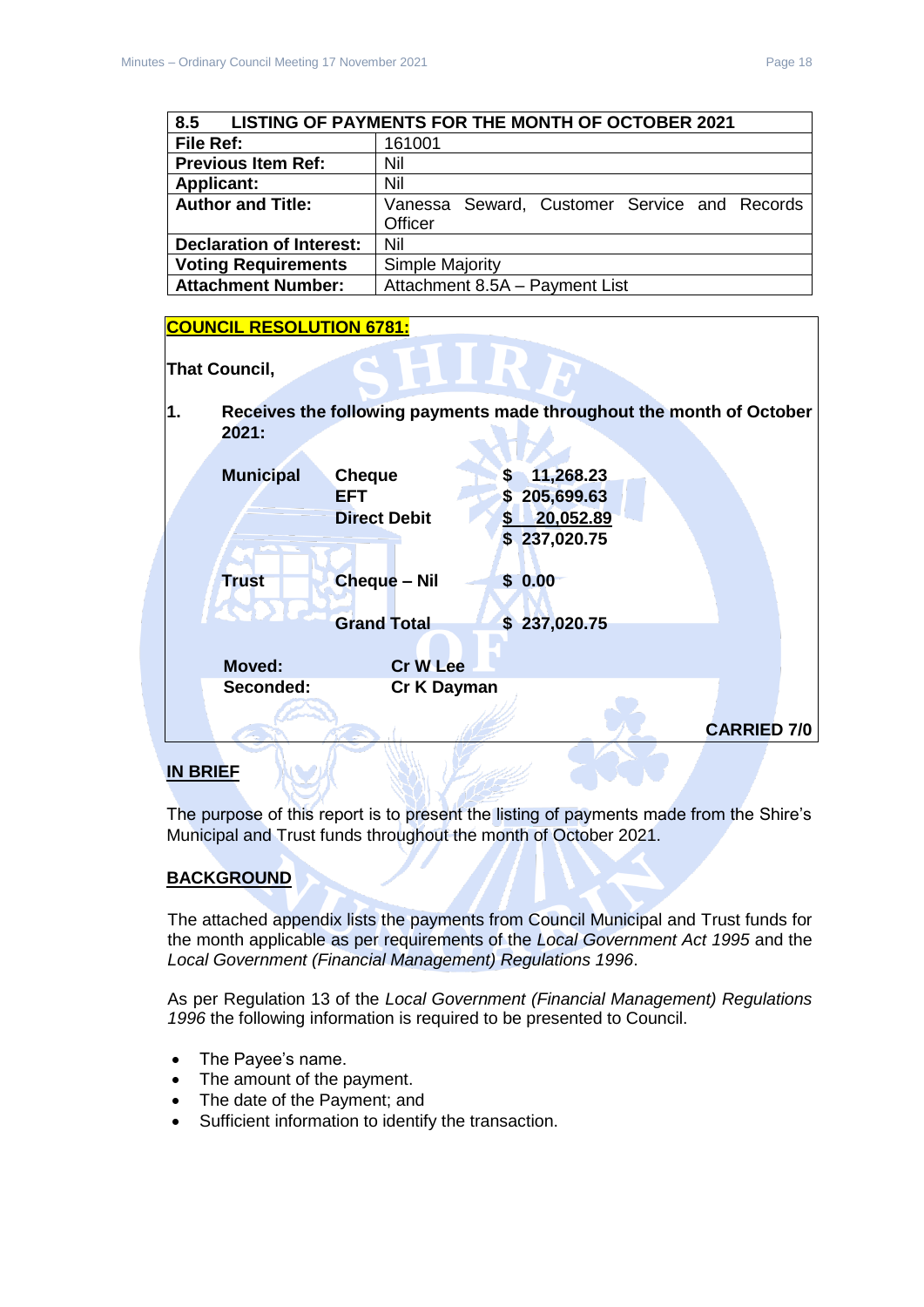### **REPORT DETAIL**

As Council has delegated authority to the Chief Executive Officer to execute payments from the municipal fund and the trust fund a list of accounts paid are required to be submitted to Council showing the prescribe information.

### **SHIRE OF NUNGARIN COMMUNITY STRATEGIC PLAN 2023**

| <b>Focus Area</b> | Civic Leadership                                                                          |
|-------------------|-------------------------------------------------------------------------------------------|
| <b>Aspiration</b> | A strong local democracy with an actively engaged community and<br>effective partnership. |
| Objective         | Annually review compliance methods.<br>16.7                                               |

#### **OTHER STRATEGIC LINKS**

Nil

# **STATUTORY ENVIRONMENT**

As per Regulation 13 of the *Local Government (Financial Management) Regulations 1996* the following is required;

- *(1) If the local government has delegated to the CEO the exercise of its power to make payments from the municipal fund or the trust fund, a list of accounts paid by the CEO is to be prepared each month showing for each account paid since the last such list was prepared* 
	- *(a) the payee's name;*
	- *(b) the amount of the payment;*
	- *(c) the date of the payment; and*
	- *(d) sufficient information to identify the transaction.*
- *(2) A list of accounts for approval to be paid is to be prepared each month showing (a) for each account which requires council authorisation in that month* 
	- *(i) the payee's name;*
	- *(ii) the amount of the payment; and*
	- *(iii) sufficient information to identify the transaction.*
	- *(b) the date of the meeting of the council to which the list is to be presented.*
- *(3) A list prepared under sub regulation (1) or (2) is to be —*
	- *(a) presented to the council at the next ordinary meeting of the council after the list is prepared; and*
	- *(b) recorded in the minutes of that meeting.*

#### **SUSTAINABILITY AND RISK CONSIDERATIONS**

**Economic – (Impact on the Economy of the Shire and Region)** Nil

**Social – (Quality of life to community and / or affected land owners)** Nil

**Policy Implications** Nil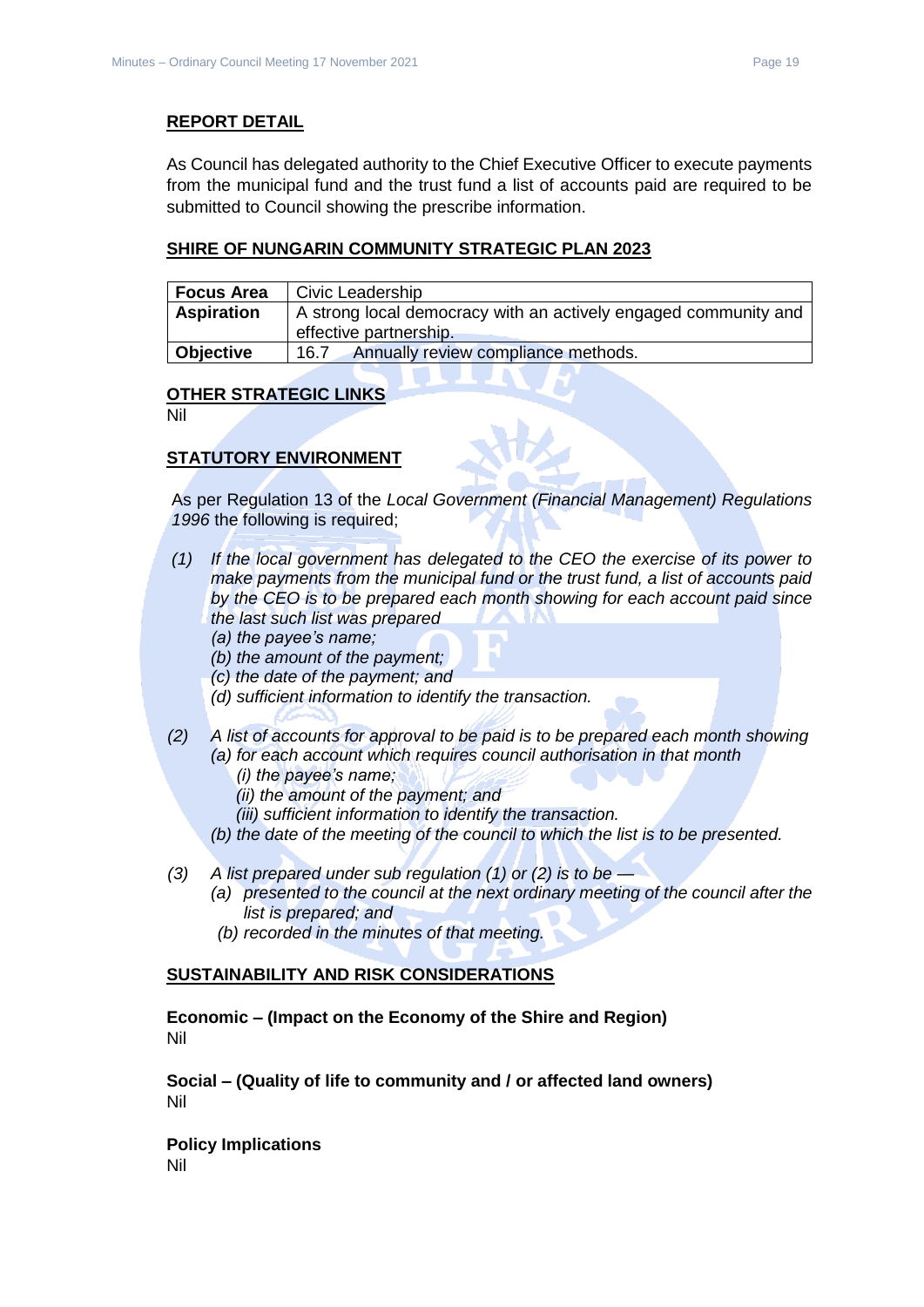# **Risk Management Implications**

| <b>Risk Level</b> | <b>Comment</b>                                                        |
|-------------------|-----------------------------------------------------------------------|
| Moderate          | If the required information is not presented to Council in accordance |
|                   | with the Local Government (Financial Management) Regulation           |
|                   | 1996 it may result in a qualified audit report and an unclean         |
|                   | compliance return submitted to the Department of Local                |
|                   | Government, Sport & Cultural Industries.                              |

# **CONSULTATION**

Nil

# **RESOURCE IMPLICATIONS**

**Financial** Nil

**Workforce**

Nil

# **CONCLUSION**

The listing of payments as per the attached **Appendix 8.5A** – Payment List, is a true reflection of the expenditure from the Municipal and Trust Fund accounts for the month of October 2021.

UN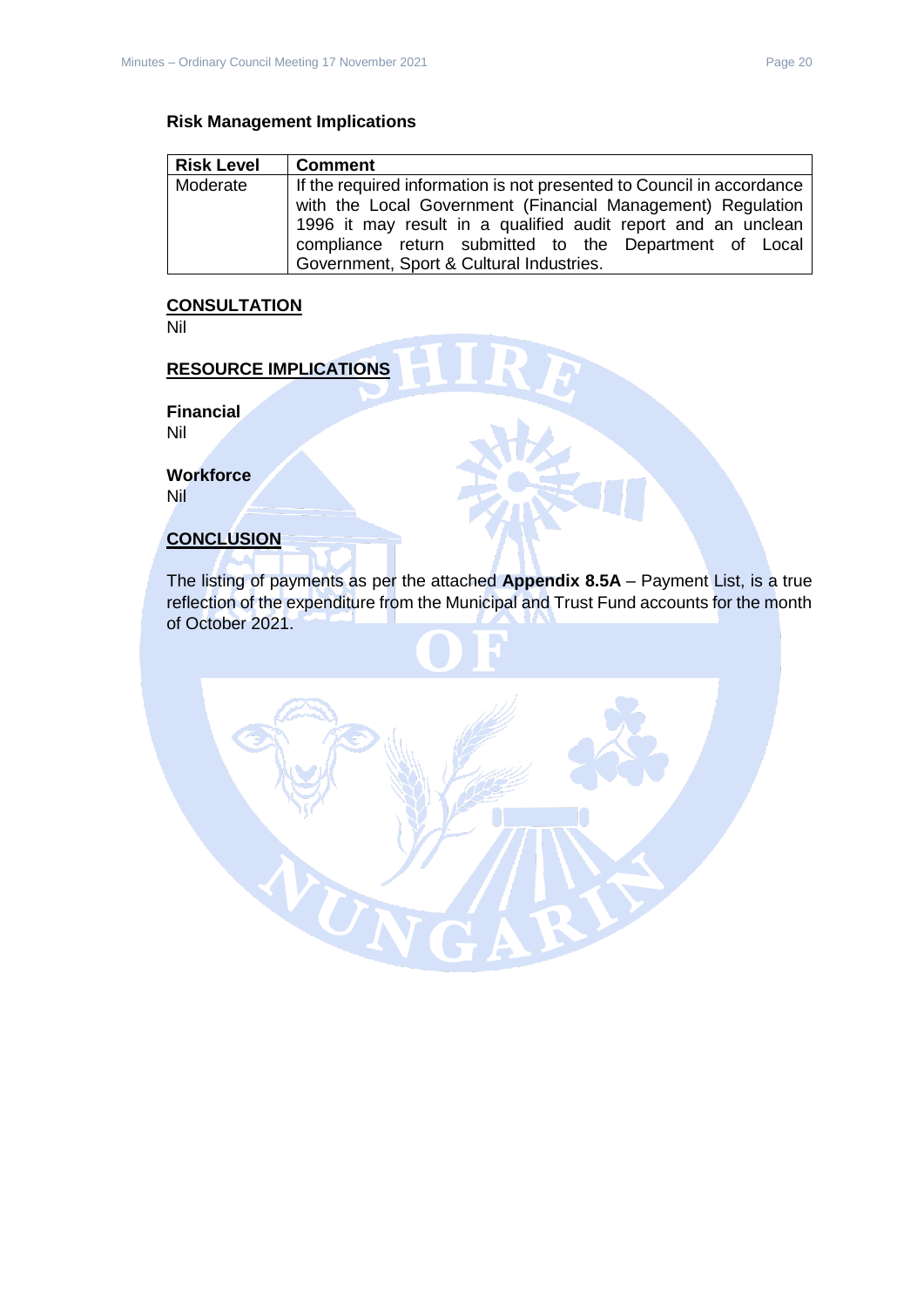# <span id="page-20-0"></span>**8.6 MONTHLY STATEMENT OF FINANCIAL ACTIVITY FOR THE PERIOD ENDING 31 OCTOBER 2021**

| File Ref:                       | 1/1 Annual Statements                 |
|---------------------------------|---------------------------------------|
| <b>Previous Item Ref:</b>       | Nil                                   |
| <b>Applicant:</b>               | Nil                                   |
| <b>Author and Title:</b>        | Leonard Long, Chief Executive Officer |
|                                 | Darren Long, Financial Consultant     |
| <b>Declaration of Interest:</b> | Nil                                   |
| <b>Voting Requirements</b>      | <b>Simple Majority</b>                |
| <b>Attachment Number:</b>       | Attachment 8.6A - Monthly Statement   |

# **COUNCIL RESOLUTION 6782:**

#### **That Council Resolves to:**

**1. Receive the monthly financial activity statement for the period ending 31 October 2021.**

**Moved: Cr G Coumbe Seconded: Cr W Lee**

**CARRIED 7/0**

# **IN BRIEF**

The purpose of this report is to present the financial position of Council as at the reporting date as per requirements of the *Local Government Act 1995* and the *Local Government (Financial Management) Regulation 1996.*

# **BACKGROUND**

The *Local Government Act 1995* in conjunction with regulation 34(1) of the *Local Government (Financial Management) Regulations 1996* requires a monthly Statement of Financial Activity to be presented to Council detailing the prescribed information within 2 months after the end of the month to which the statement relates.

# **REPORT DETAIL**

The Shire prepares the monthly financial statements in the statutory format along with other supplementary financial reports consisting of:

- (a) Statement of Comprehensive Income by Function/Program;
- (b) Statement of Comprehensive Income by Nature/Type;
- (c) Statement of Financial Activity;
- (d) Summary of Net Current Asset Position;
- (e) Statement of Explanation of Material Variances;
- (f) Statement of Financial Position;
- (g) Statement of Cash Flows;
- (h) Detailed Operating and Non-Operating Schedules;
- (i) Statement of Cash Back Reserves;
- (j) Loan Borrowings Statement; and
- (k) Trust Statement.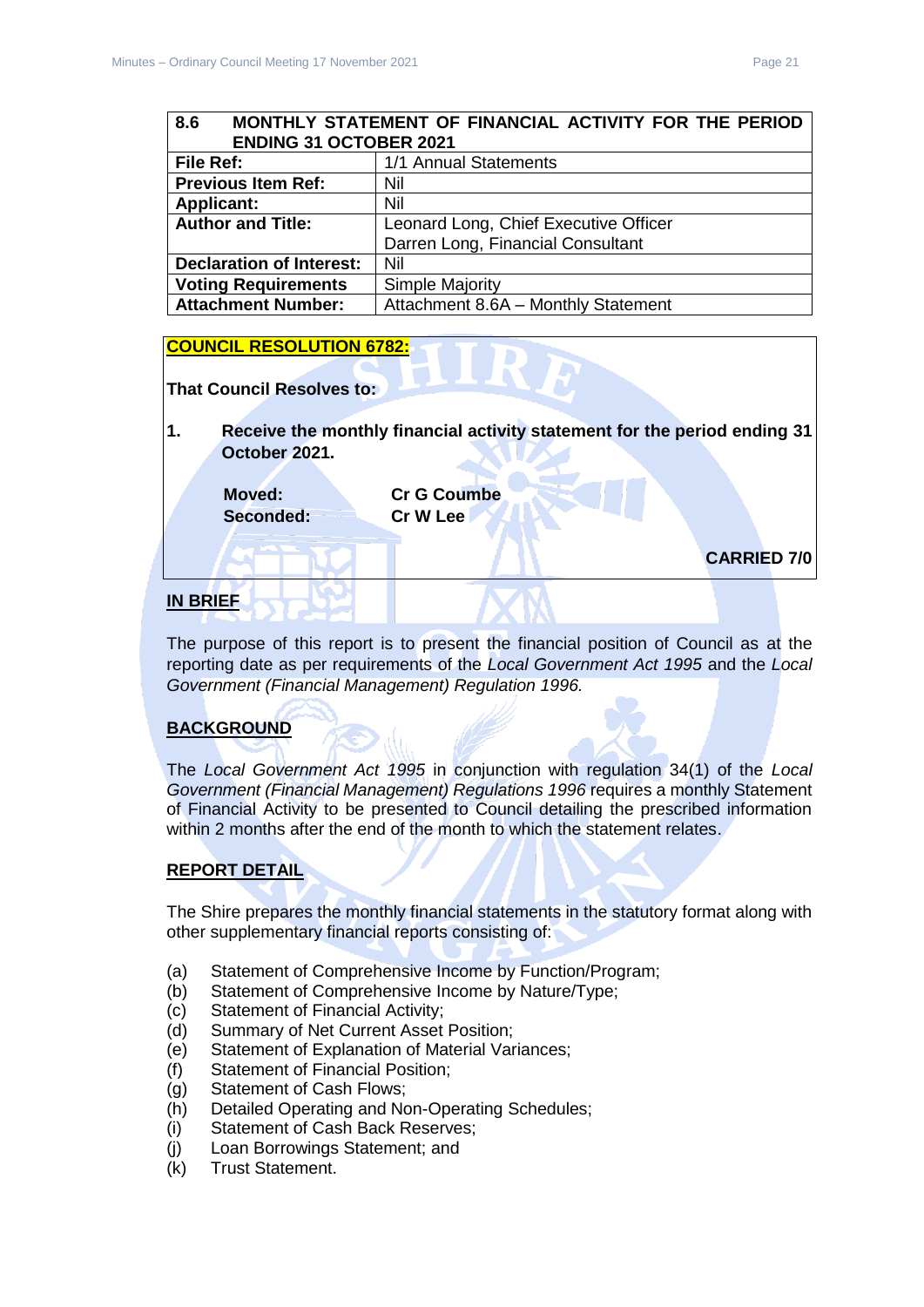Regulation 34 of the *Local Government (Financial Management) Regulations 1996*  require local governments to prepare annual budget estimates and month by month budget estimates so that comparatives can be made to Year to Date (YTD) Actual amounts of expenditure, revenue and income.

At its budget meeting, Council adopted a material variance threshold of \$5,000 or 10%. For interpretation purposes, this means any variance at Function/Program level that is greater than 10% and exceeds \$5,000 in value is reported on and commentary is provided to explain the YTD budget estimate to YTD actual variance. The material variance is shown on the Statement of Financial Activity, in accordance with the Local Government (Financial Management) Regulations 1996. The material variance commentary is now provided in a separate statement, called the Statement of Explanation of Material Variances.

The Statement of Financial Activity as at 31 October 2021 shows a closing surplus of \$1,519,461.

|  | SHIRE OF NUNGARIN COMMUNITY STRATEGIC PLAN 2023 |  |
|--|-------------------------------------------------|--|
|  |                                                 |  |

| <b>Focus Area</b> | Civic Leadership                                                                          |
|-------------------|-------------------------------------------------------------------------------------------|
| <b>Aspiration</b> | A strong local democracy with an actively engaged community and<br>effective partnership. |
| <b>Objective</b>  | Annually review compliance methods.<br>16.7                                               |

# **OTHER STRATEGIC LINKS**

Shire of Nungarin 2021/22 Annual Budget

# **STATUTORY ENVIRONMENT**

Section 6.4 of the *Local Government Act 1995* and Regulation 34 of the *Local Government (Finance) Regulations 1996*.

*Local Government (Financial Management) Regulations 1996*: Regulation 34 states:

- (1) A local government is to prepare each month a statement of financial activity reporting on the sources and applications of funds, as set out in the annual budget under regulation 22(1)(d) for that month in the following detail:
	- (a) annual budget estimates, taking into account any expenditure incurred for an additional purpose under section 6.8(1)(b) or (c);
	- (b) budget estimates to the end of month to which the statement relates;
	- (c) actual amounts of expenditure, revenue and income to the end of the month to which the statement relates;
	- (d) material variances between the comparable amounts referred to in paragraphs (b) and (c);
	- (e) the net current assets at the end of the month to which the statement relates.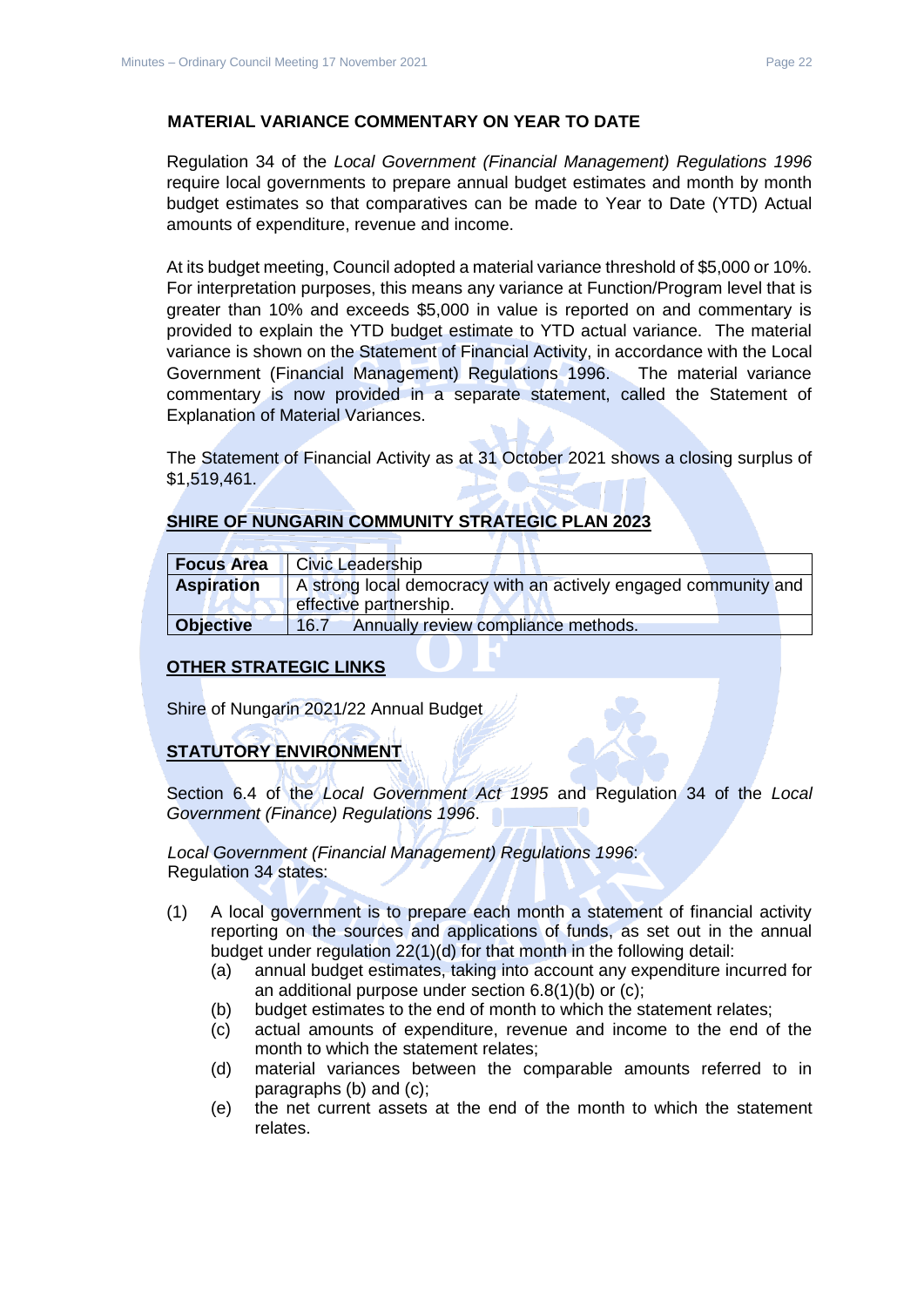Sub regulations 2, 3, 4, 5, and 6 prescribe further details of information to be included in the monthly statement of financial activity.

# **SUSTAINABILITY AND RISK CONSIDERATIONS**

**Economic – (Impact on the Economy of the Shire and Region)** Nil

**Social – (Quality of life to community and / or affected land owners)** Nil

**Policy Implications** Nil

#### **Risk Management Implications**

| <b>Risk Level</b> | <b>Comment</b>                                                       |  |  |
|-------------------|----------------------------------------------------------------------|--|--|
| <b>Medium</b>     | Inadequate financial performance monitoring could lead to            |  |  |
|                   | over/under budget expenditure which could affect council's financial |  |  |
|                   | position and/or financial ratios.                                    |  |  |

# **CONSULTATION**

Shires Financial Consultant

# **RESOURCE IMPLICATIONS**

**Financial** Nil

**Workforce**

Nil

# **CONCLUSION**

The financial activity statement provides current status of the Shires financial position and is required in accordance with the *Local Government Act* 6.4 and *Local Government (Financial Management) Regulations 1996, r.*34

# <span id="page-22-0"></span>**9. DELEGATES REPORTS**

(Elected member who are delegates to other Forums may present a verbal or written report)

# <span id="page-22-2"></span><span id="page-22-1"></span>**9.1 Cr O'Connell**

(**APPENDIX 9.1A**)

# <span id="page-22-3"></span>**9.2 Cr de Lacy**

- Attended sport committee meeting.

# <span id="page-22-4"></span>**9.3 Cr Coumbe**

- Channel 9 visited museum to be viewed on Destination Australia in December 2021
- Aunty Jim replica going ahead
- Organising Vintage Rally in Mach 2021